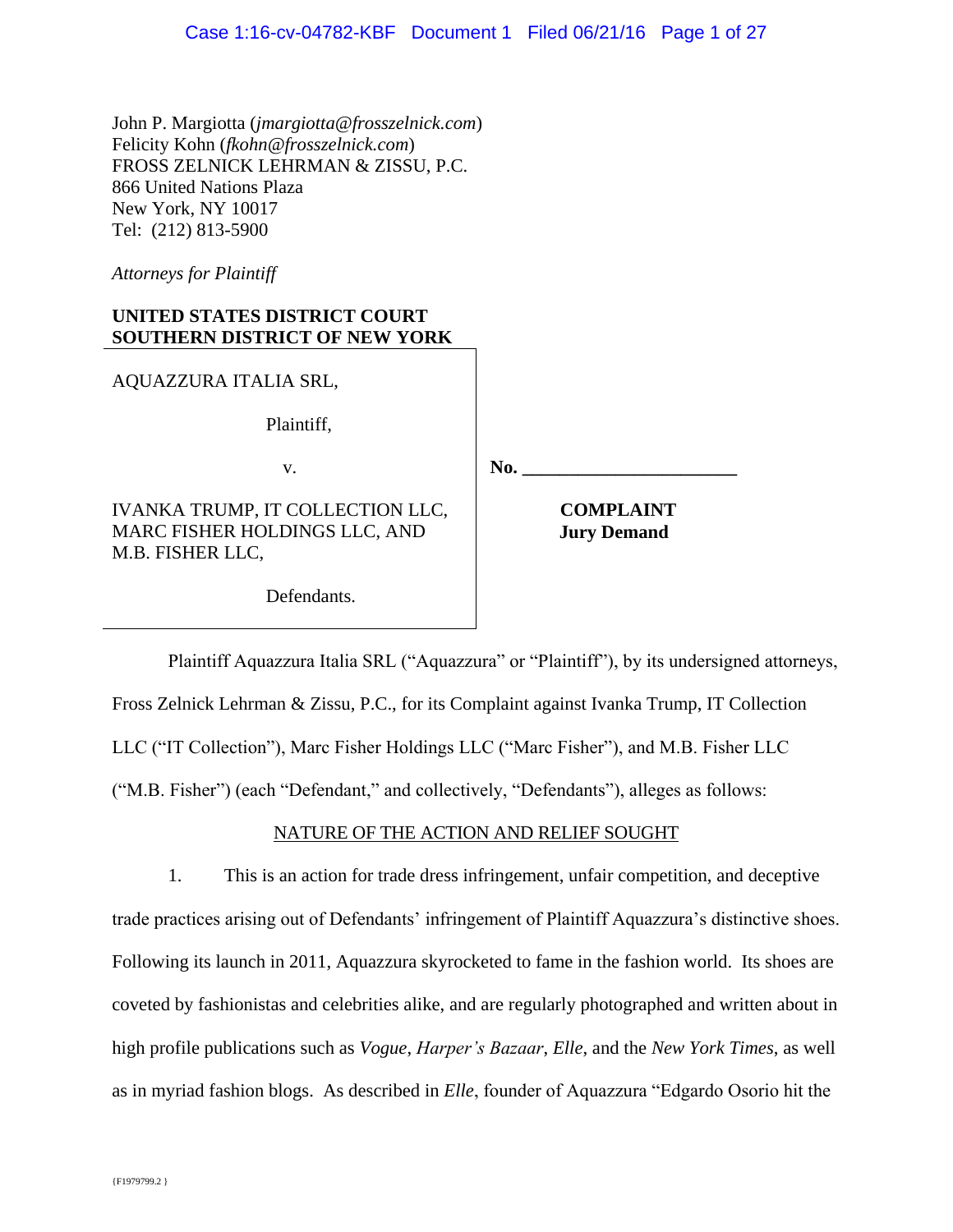#### Case 1:16-cv-04782-KBF Document 1 Filed 06/21/16 Page 2 of 27

footwear scene with Aquazzura and quickly joined rank with the biggest players in the shoe game." Aquazzura markets and sells footwear throughout the United States and worldwide under the AQUAZZURA mark.

2. One of Plaintiff's best-known and best-selling models is the Wild Thing, which is shown below:



Aquazzura Wild Thing Shoe

3. Fashion blog *Fashion Cognoscente* wrote of the Wild Thing sandal, "While everyone is vying for anything Aquazzura that laces up, these suede tassel fringe heels . . . have become wildly popular, surpassing Aquazzura's previously famed coveted designs." A *Harper's Bazaar* writer raved, "Fringed, fabulous, and fiercely fashion forward, the Italian-crafted suede footwear has been parading the red carpet (on the likes of Olivia Palermo and Solange Knowles), styling on the streets, and garnering many Instagram likes." Indeed, the Wild Thing was featured on Lyst's most coveted items of 2015 list, as it was one of the site's most popular sellers of the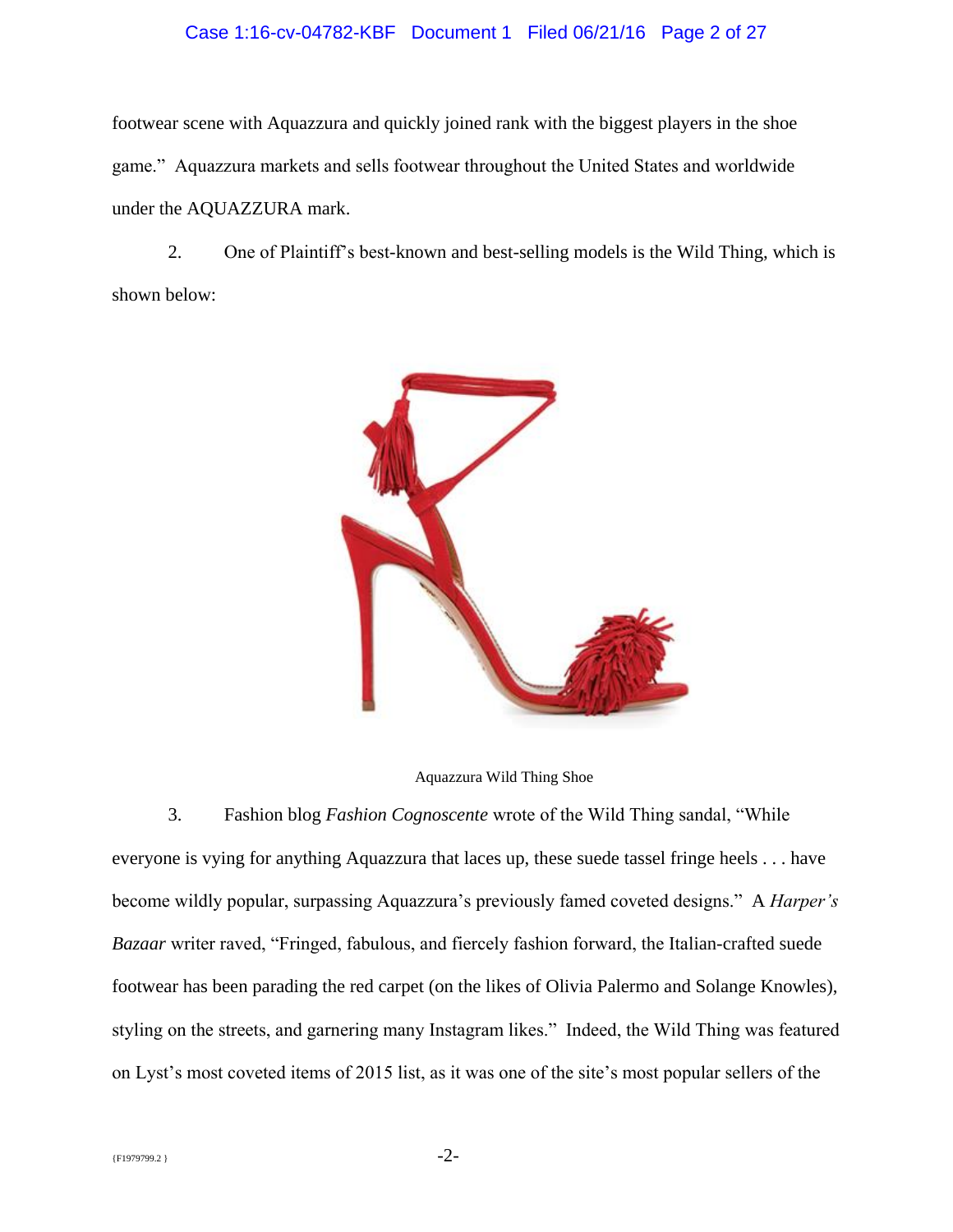#### Case 1:16-cv-04782-KBF Document 1 Filed 06/21/16 Page 3 of 27

year. As set forth more fully below, due to Aquazzura's commercial success, unsolicited publicity, and resulting widespread consumer recognition of its distinctive design, Plaintiff has common law trade dress rights in the configuration of the Wild Thing (the "Wild Thing Shoe").

4. Upon information and belief, Defendants Ivanka Trump and her company IT partnered with Marc Fisher in or around 2010 to launch her eponymous footwear brand. Seeking the same success Aquazzura experienced but without having to put in the hard creative work, Defendants resorted to knocking off Plaintiff's popular designs. Defendants' virtually identical copy of the sought-after Wild Thing Shoe, marketed as the Hettie (the "Infringing Shoe"), is shown below:



Trump Hettie Shoe

Defendants have copied nearly every detail of Plaintiff's well-known and coveted Wild Thing Shoe, from the shape and silhouette to the fringe covering the toes, to the tassel on the heel. Upon information and belief, Defendants even offer their Infringing Shoe in a nearly identical color palette.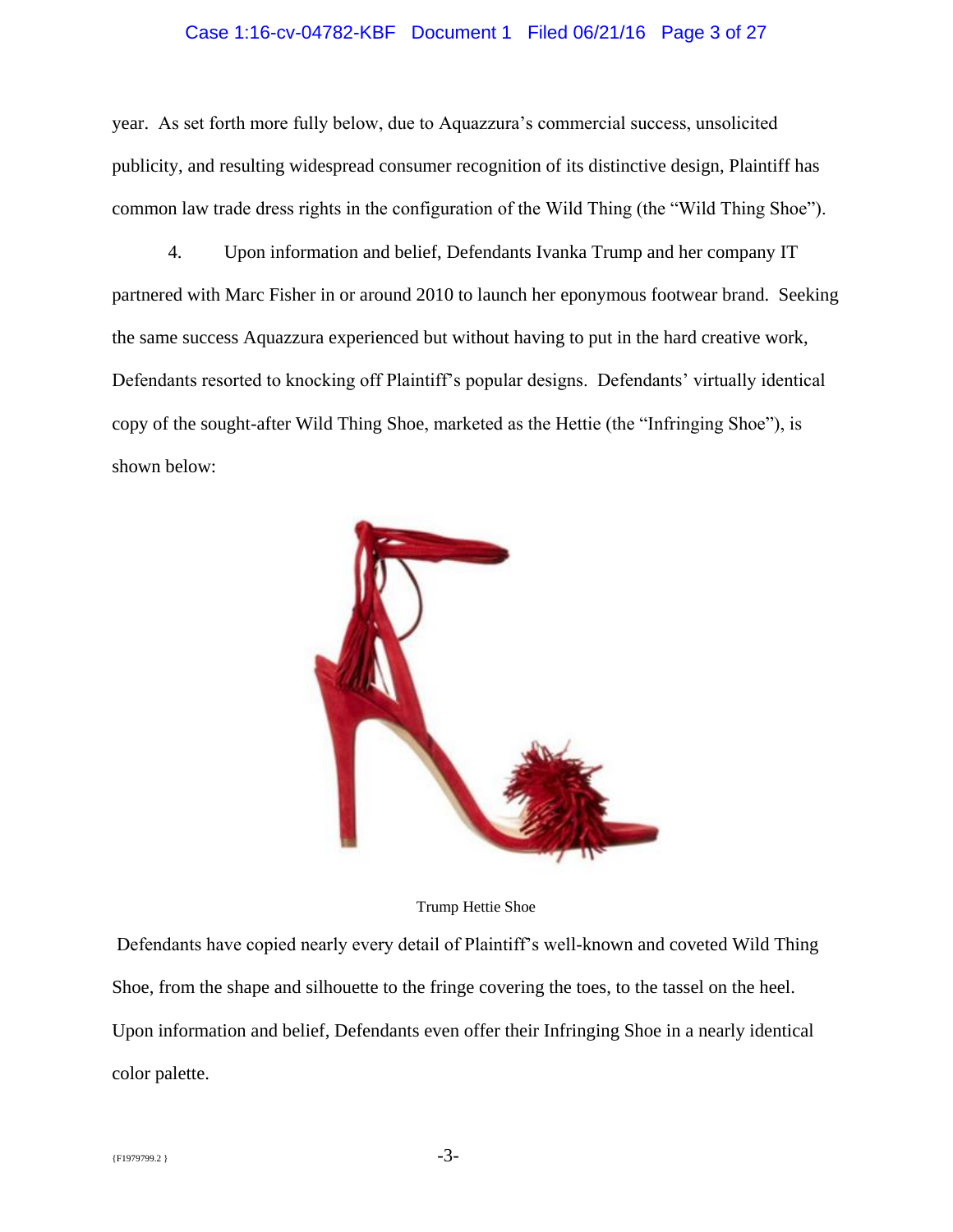#### Case 1:16-cv-04782-KBF Document 1 Filed 06/21/16 Page 4 of 27

5. This is not the first time that Defendants have copied from Aquazzura.

Aquazzura complained to Defendants about their copies of Aquazzura's well-known Belgravia and Forever Marilyn shoes as well, which are shown below:





Trump Teagin Pointy Toe Pump with Tassel Aquazzura Forever Marilyn Shoe





Trump Necila Aquazzura Belgravia

6. Upon information and belief, Defendants ceased their sale of the Trump Necila as a result of Aquazzura's complaint to them regarding the same. Defendant M.B. Fisher LLC has filed suit against Aquazzura for a declaration of non-infringement regarding the Trump Teagin Pointy Toe Pump with Tassel.

7. Defendants' flagrant copying of Plaintiff's well-known Wild Thing Shoe design is likely to cause consumers to falsely believe that Defendants' products come from or otherwise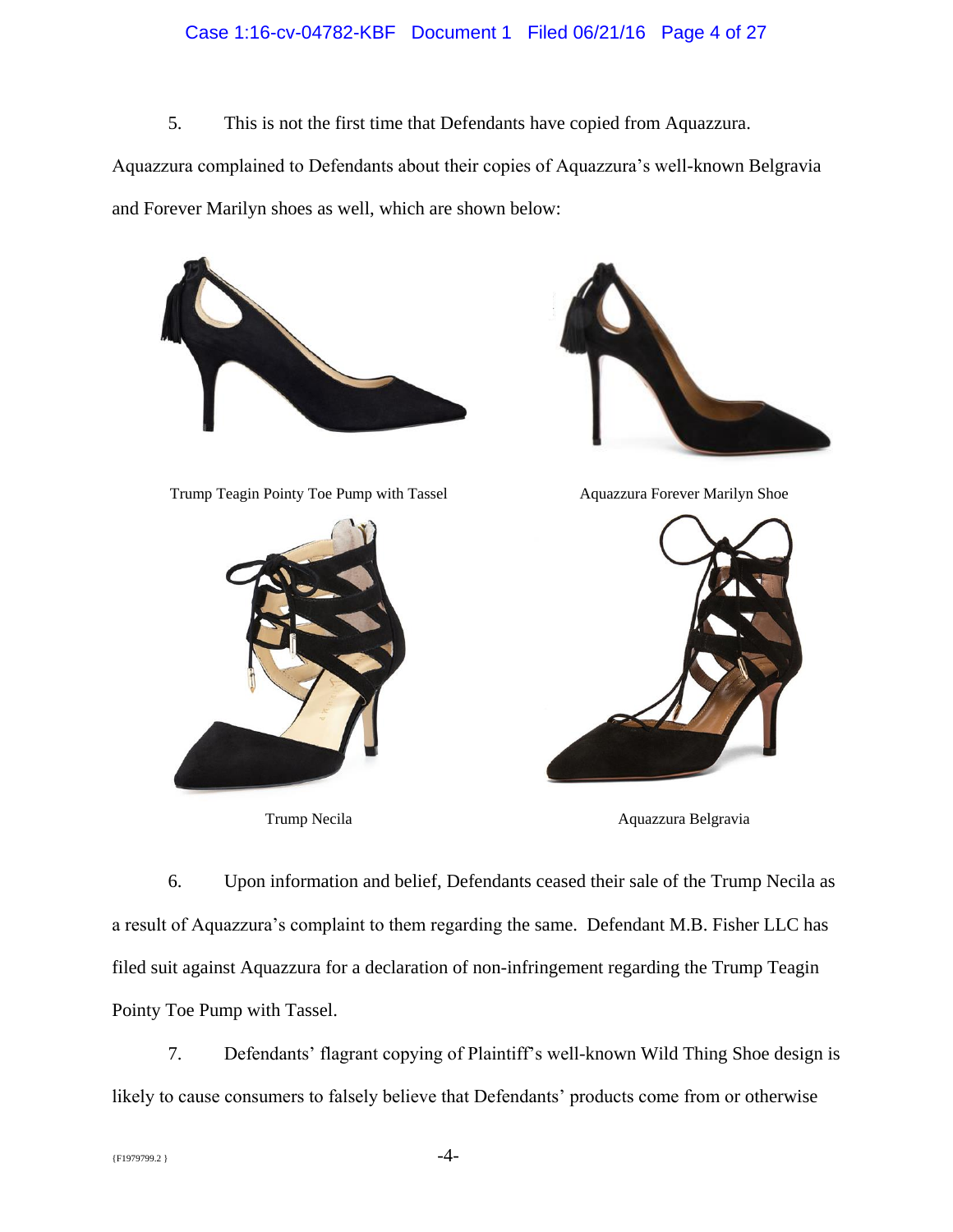# Case 1:16-cv-04782-KBF Document 1 Filed 06/21/16 Page 5 of 27

are associated with Plaintiff and to harm Plaintiff and the substantial goodwill it has developed in its proprietary Wild Thing Shoe design and trade dress. Such consumer confusion and harm to Plaintiff will continue as long as Defendants persist in using infringing trade dress for their own goods. Moreover, upon information and belief, Defendants have engaged in said conduct in a bad faith attempt to improperly siphon away Plaintiff's customers and potential customers.

8. To prevent Defendants from causing further harm to Plaintiff and its customers, Plaintiff brings this action for trade dress infringement and unfair competition under Section 43(a) of the Lanham Act and related claims under New York State law. Plaintiff seeks an injunction, an accounting of Defendants' profits flowing from their use of infringing trade dress, damages, attorneys' fees, and such other relief as the Court deems just and proper.

#### THE PARTIES

9. Plaintiff is a limited liability company organized and existing under the laws of Italy with a principal place of business at Viale Mazzini 40, 50132 Florence, Italy. As set forth in greater detail below, Aquazzura owns all rights in and to the Wild Thing Shoe.

10. Upon information and belief, Defendant Ivanka Trump is a principal of Defendant IT Collection LLC, with an office at  $725\,5^{th}$  Avenue, New York, New York 10022. Upon information and belief, Ivanka Trump exercises control over IT Collection and over the design process for shoes made in conjunction with her licensees Marc Fisher Holdings LLC and M.B. Fisher LLC. Upon information and belief, Ivanka Trump participated in and directed the design of the Infringing Shoe.

11. Upon information and belief, Defendant IT Collection LLC is a limited liability company organized and existing under the laws of Delaware, with a principal place of business at 725 5th Avenue, New York, New York 10022.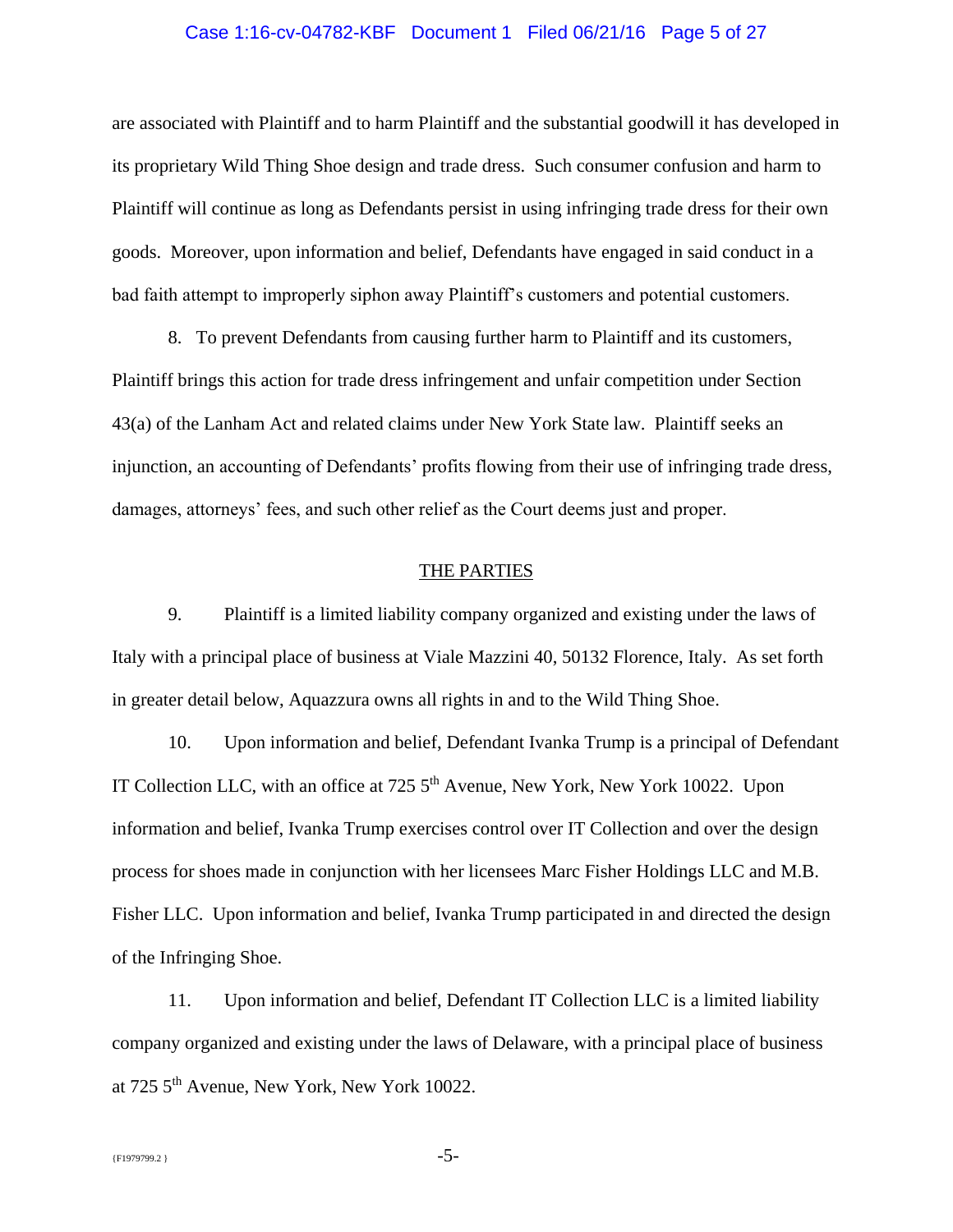# Case 1:16-cv-04782-KBF Document 1 Filed 06/21/16 Page 6 of 27

12. Upon information and belief, Defendant Marc Fisher Holdings LLC is a privately held company located at 777 West Putnam Avenue #10, Greenwich, Connecticut 06830.

13. Upon information and belief, Defendant M.B. Fisher LLC is a limited liability company organized and existing under the laws of Delaware, with a principal place of business at 777 West Putnam Avenue #10, Greenwich, Connecticut 06830.

#### JURISDICTION AND VENUE

14. This Court has subject matter jurisdiction over this controversy under 28 U.S.C. §§ 1331 and 1338(a)-(b) because this action arises under the Lanham Act, 15 U.S.C. §§ 1051, *et seq*.

15. The Court has supplemental jurisdiction over Plaintiff's state law claims under Section 1367(a) of the United States Judicial Code, 28 U.S.C. § 1367(a).

16. This Court has personal jurisdiction over Defendants under Sections 301 and/or 302 of the New York Civil Practice Laws and Rules because Defendants maintain an office in this district, and/or continuously and systematically conduct, transact, and solicit business in this district, because Defendants ship and sell infringing products in and to this district, and because the events giving rise to this Complaint occurred in this state and/or had effects in this state.

17. Venue is proper in this district pursuant to Sections 1391(b) and (c) of the Judicial Code, 28 U.S.C. § 1391(b) and (c), because Defendants are subject to personal jurisdiction in this district due to their voluntary transacting of business herein, including offering products to consumers in this district, shipping and selling products in and to this district, and because a substantial portion of the events at issue have arisen and will arise in this judicial district.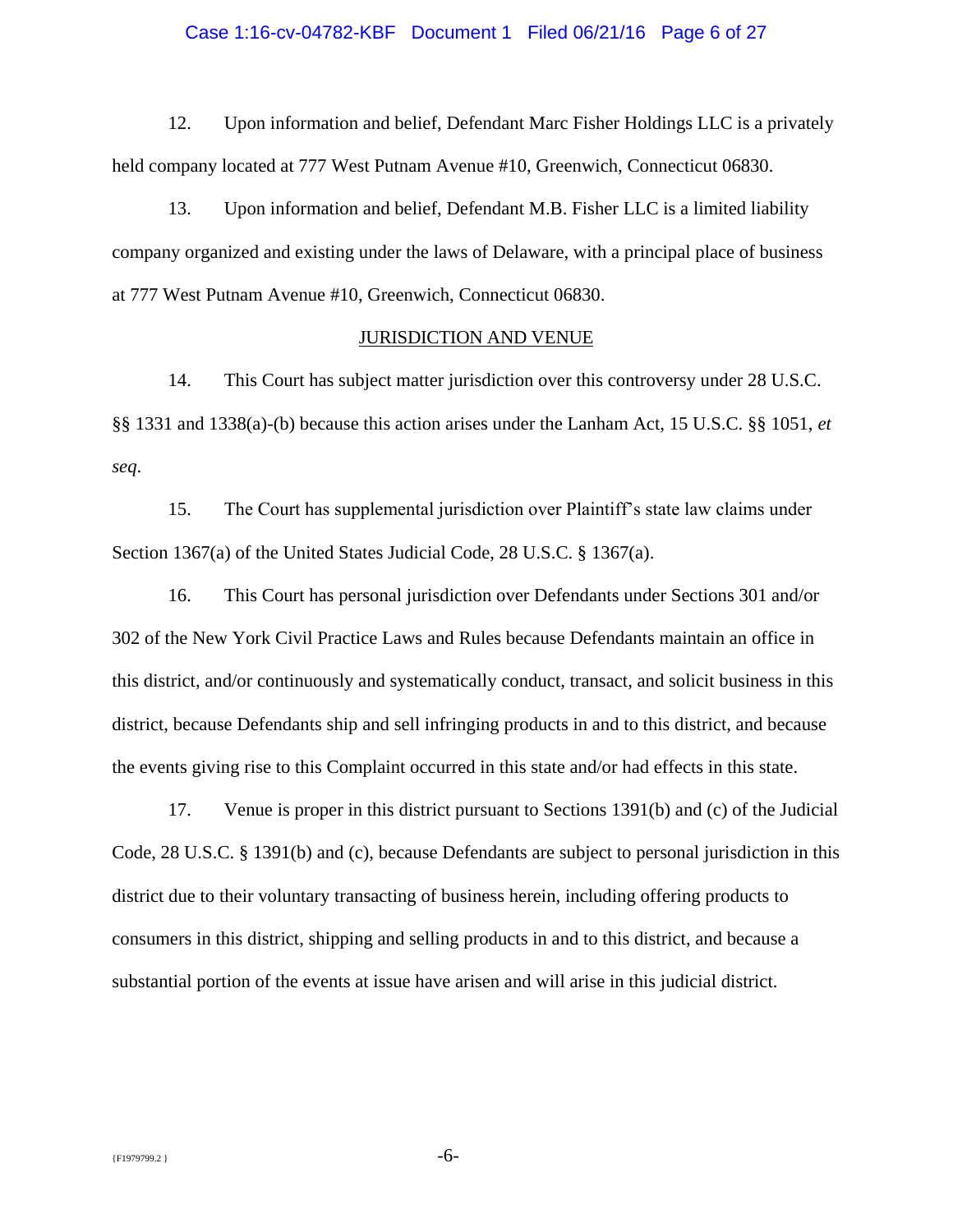#### FACTS COMMON TO ALL CLAIMS FOR RELIEF

#### A. Plaintiff and Its Well-Known Luxury Footwear

18. Plaintiff Aquazzura is a renowned manufacturer and seller of luxury fashion footwear. Aquazzura was founded in 2011 by Edgardo Osorio, who previously studied at the London College of Fashion, and worked for Salvatore Ferragamo and Roberto Cavalli, among others. From the moment the brand launched, Aquazzura designs became the "must-have" shoes of every season. Within days of Barney's ordering Aquazzura's debut Spring/Summer 2012 collection, the shoes had sold out. Aquazzura's popularity has only grown since that point, and today it does millions of dollars of business worldwide.

19. The Wild Thing Shoe is one of Plaintiff's most popular and well-known designs. It took the fashion world by storm. Fashion blog *The Souls of My Shoes* dubbed the Wild Thing Shoe the "Shoe of the Moment," calling it a "jaw dropping and foot stomping heel that will turn heads." The blog *Complete Fashion* wrote that of all the shoes it previously featured, the most popular was the Wild Thing Shoe, which it described as the 'it' summer sandal that "everyone is going fashion crazy" for. Fashion bloggers everywhere raved about the Aquazzura Wild Thing, while celebrities and "it" girls such as Jamie Chung, Solange Knowles, and Kendall Jenner were featured wearing it. *Who What Wear* called the Wild Thing Shoe the "feed-flooding Wild Thing sandals," noting that the popular red color had sold out mere months after being released.

20. Plaintiff's Wild Thing Shoe is sold throughout the United States, through a wide variety of channels, including but not limited to:

- Department stores, such as Barney's, Bergdorf Goodman, Neiman Marcus, and Saks Fifth Avenue;
- Shoe boutiques, including the Aquazzura boutique in Manhattan;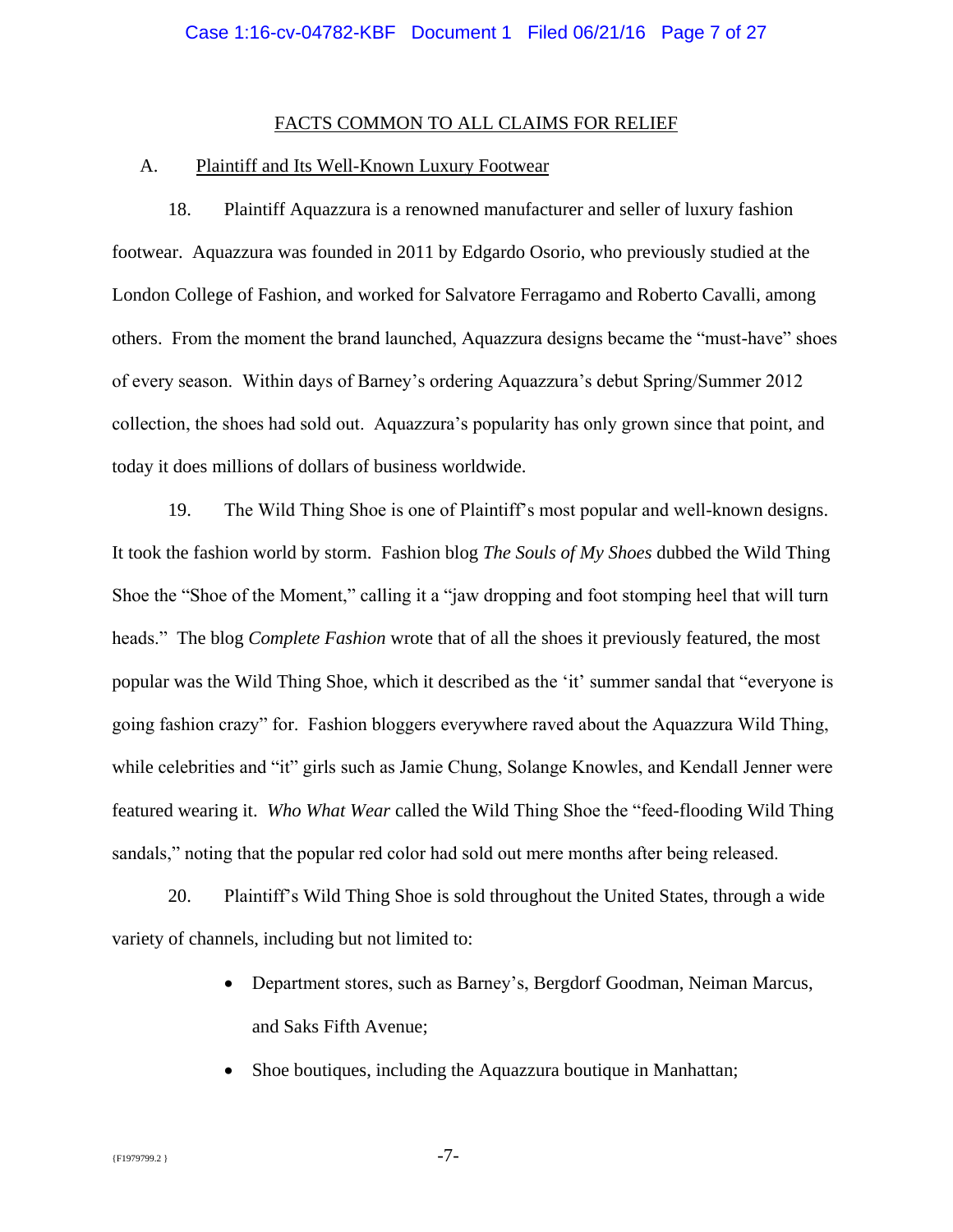- Web sites, including but not limited to those of the department stores listed above, as well as *polyvore.com*, *shopbop.com*, and *net-a-porter.com*; and
- E-commerce sites such as *farfetch.com*.

21. Defendants' Infringing Shoe is available through these same channels of trade, including department stores, shoe boutiques, and websites such as *polyvore.com*.

22. Due to Plaintiff's phenomenal commercial success and the unsolicited media coverage that has followed, the Wild Thing Shoe has become well-known in the fashion industry and among consumers, who have come to associate its distinctive design exclusively with Aquazzura. In addition, the Wild Thing Shoe has its own distinctive trade dress, which has become extremely well-known, in part as a result of the tremendous press coverage the Wild Thing Shoe has received in New York, nationally, and internationally.

23. As shown in the photographs in this complaint, the overall appearance and particular combination of elements of the Wild Thing Shoe make it distinctive, those individual elements consisting of the overall shape of the shoe, including the angle and slope of the sole of the shoe, the stiletto heel combined with an open toe, the distinctive fringed vamp (the band covering the toe) and the ankle-wrap closure made of tasseled string (the "Wild Thing Trade Dress").

24. The striking and distinctive nature of the Wild Thing Trade Dress ensures that, even from far away, consumers will recognize and be drawn to Plaintiff's footwear.

25. The combination of elements that make up the Wild Thing Trade Dress is not functional for purposes of Section  $43(a)(3)$  of the Lanham Act, 15 U.S.C. § 1125(a)(3), as it is not essential to the use or purpose of the shoe, does not affect the cost or quality of the shoe, and,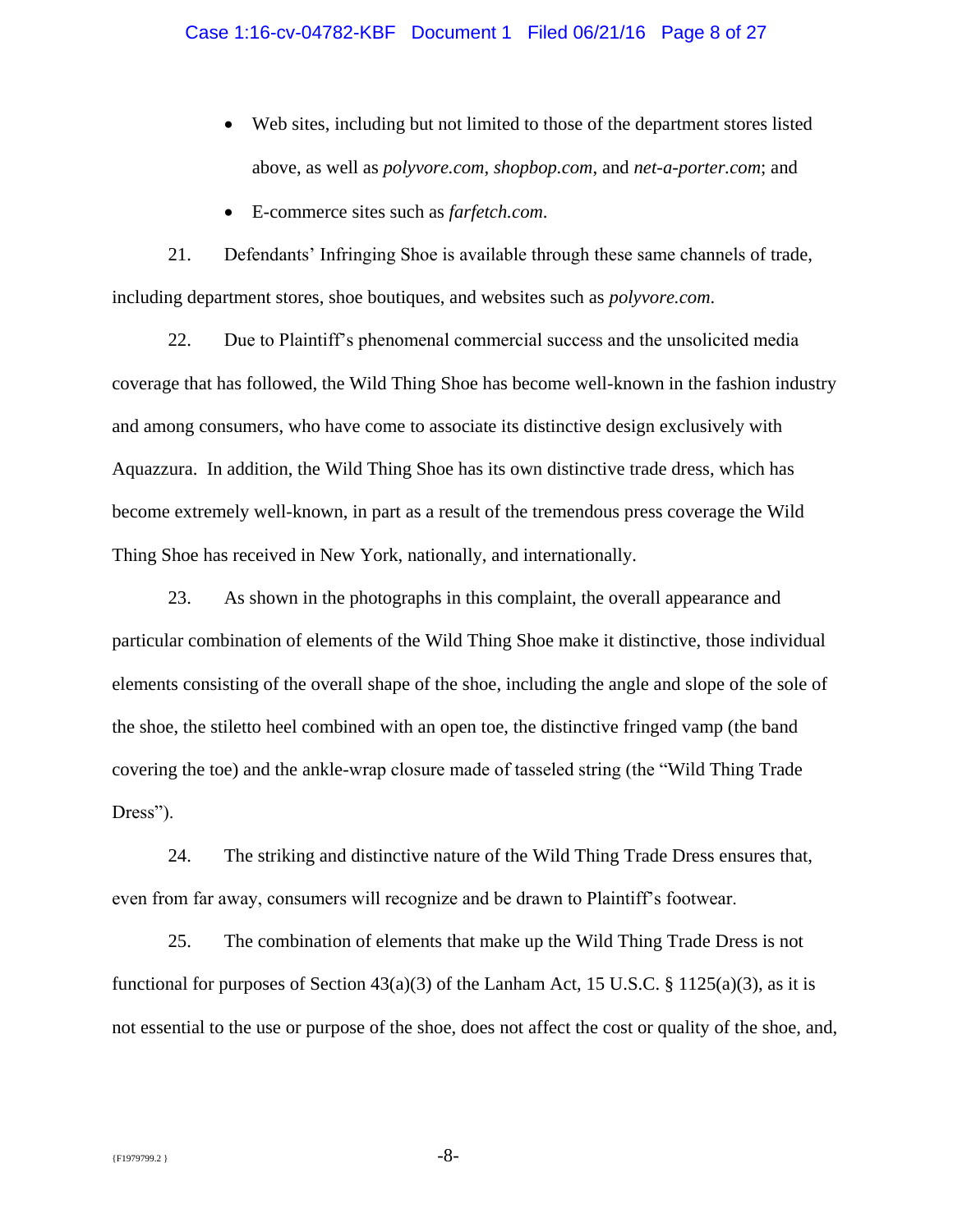# Case 1:16-cv-04782-KBF Document 1 Filed 06/21/16 Page 9 of 27

when used exclusively by Plaintiff, does not put Plaintiff's competitors at a significant nonreputation-related disadvantage.

26. As a result of Plaintiff's substantial effort and investment in its Wild Thing Shoe, and its commercial success, the Wild Thing Trade Dress has acquired "secondary meaning" in that it has become distinctive and instantly recognizable to the public as exclusively denoting Plaintiff and signaling the high quality of its product. The Wild Thing Trade Dress achieved this status long before Defendants first began their infringing activities, which are described below.

27. The Wild Thing Trade Dress represents enormous goodwill of Plaintiff and is a tremendously valuable asset of Plaintiff.

28. Based on Plaintiff's extensive use, marketing and promotion of its Wild Thing Shoe bearing the Wild Thing Trade Dress, Plaintiff owns common law rights in the Wild Thing Trade Dress in connection with its Wild Thing Shoe.

#### **B. Defendants' Infringing Activities**

29. Upon information and belief, Defendant Ivanka Trump and her company, Defendant IT Collection, partnered with Defendants Marc Fisher and its affiliated company M.B. Fisher in or around 2010 to launch a footwear brand. Upon information and belief, as a result of this collaboration, Defendants are involved in and responsible for the manufacture, importation, distribution, and sale of IVANKA TRUMP branded shoes, including the Infringing Shoe that is the subject of this complaint. In an interview with *Footwear News*, Ms. Trump stated that "[t]here is not a shoe [she is] not intimately involved in designing." On information and belief, her intimate involvement included involvement in designing the Infringing Shoe.

30. Upon information and belief, well after Plaintiff obtained exclusive rights in the Wild Thing Trade Dress, Defendants – in a blatant attempt to trade off the renown of the Wild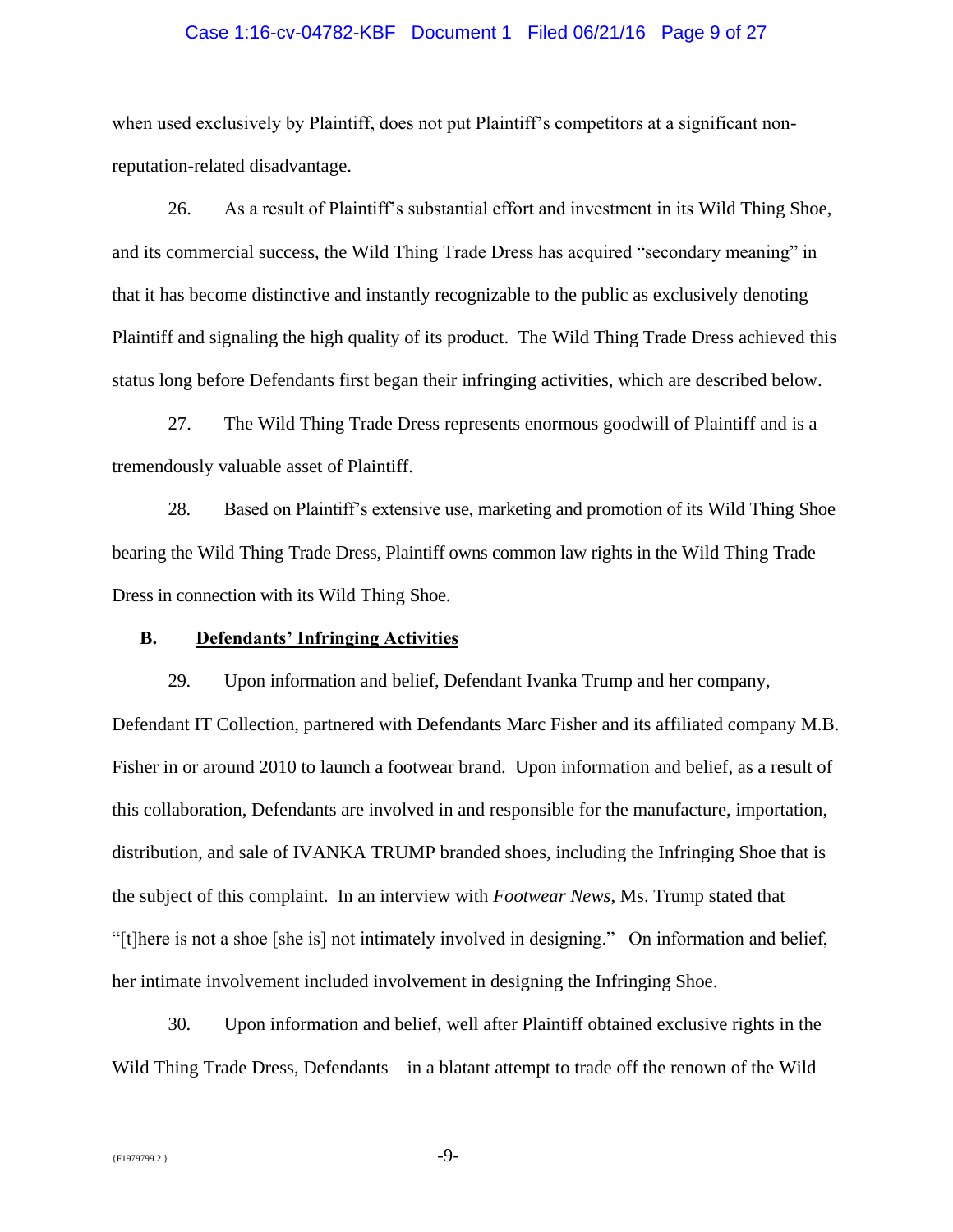#### Case 1:16-cv-04782-KBF Document 1 Filed 06/21/16 Page 10 of 27

Thing Shoe and to confuse consumers – began manufacturing and marketing the Infringing Shoe that knocked off the design of the Wild Thing Shoe.

31. A visual comparison of Defendants' Infringing Shoe shows that it is virtually an exact copy of Aquazzura's Wild Thing, as shown below:



Aquazzura Wild Thing Shoe Trump Hettie Shoe

32. Defendants' Infringing Shoe mimics every key element of the trade dress of Aquazzura's well-known and distinctive Wild Thing Shoe.

33. Upon information and belief, Defendants' use of Plaintiff's Wild Thing Trade Dress is intended to mislead consumers into believing that Defendants' Infringing Shoe and Plaintiff's Wild Thing Shoe are one and the same, or that the Infringing Shoe is made, approved, sponsored or endorsed by Plaintiff, or that the two companies are somehow connected. Defendants' Infringing Shoe is also created with the specific intent to create post-sale confusion as to the source of Defendants' footwear, creating an imitation of Plaintiff's Wild Thing Shoe that cannot be distinguished post-sale.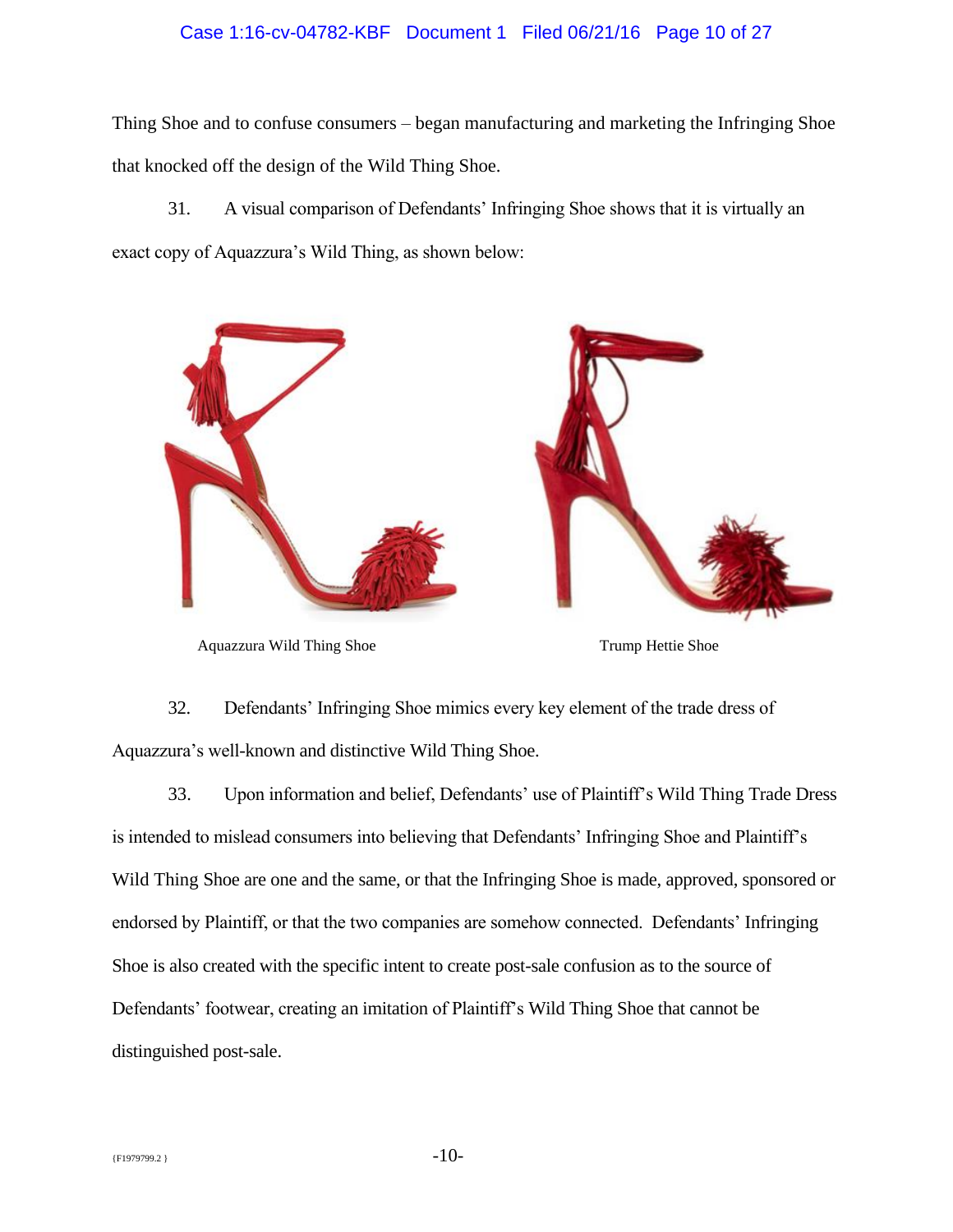#### Case 1:16-cv-04782-KBF Document 1 Filed 06/21/16 Page 11 of 27

34. Indeed, numerous articles suggest that post-sale, the shoes look indistinguishable. For instance, one article describes the Infringing Shoe as an "incredible look-alike" of the coveted Wild Thing Shoe "with an incredible price point." Another calls Defendants' Infringing Shoe an "Aquazzura Wild Thing Dupe."

35. The below images illustrate that on wearers' feet, the Wild Thing Shoe and Defendants' Infringing Shoe are virtually indistinguishable:



Aquazzura Wild Thing Sandal Trump Hettie Sandal



36. Upon information and belief, Defendants have imported, advertised, offered for sale, and sold the Infringing Shoe in the United States, including in New York State and this judicial district.

37. Upon information and belief, Defendants are intentionally targeting and seeking to sell the Infringing Shoe to Plaintiff's customers and potential customers who are familiar with the well-known trade dress of Plaintiff's Wild Thing Shoe.

38. None of Defendants has never been associated or affiliated with or licensed by Plaintiff in any way, and the Infringing Shoe is not made by, affiliated with, sponsored by, or endorsed by Plaintiff.

39. Upon information and belief, Defendants are using the Infringing Trade Dress to pass off their Infringing Shoe and allow others to pass off their Infringing Shoe post-sale as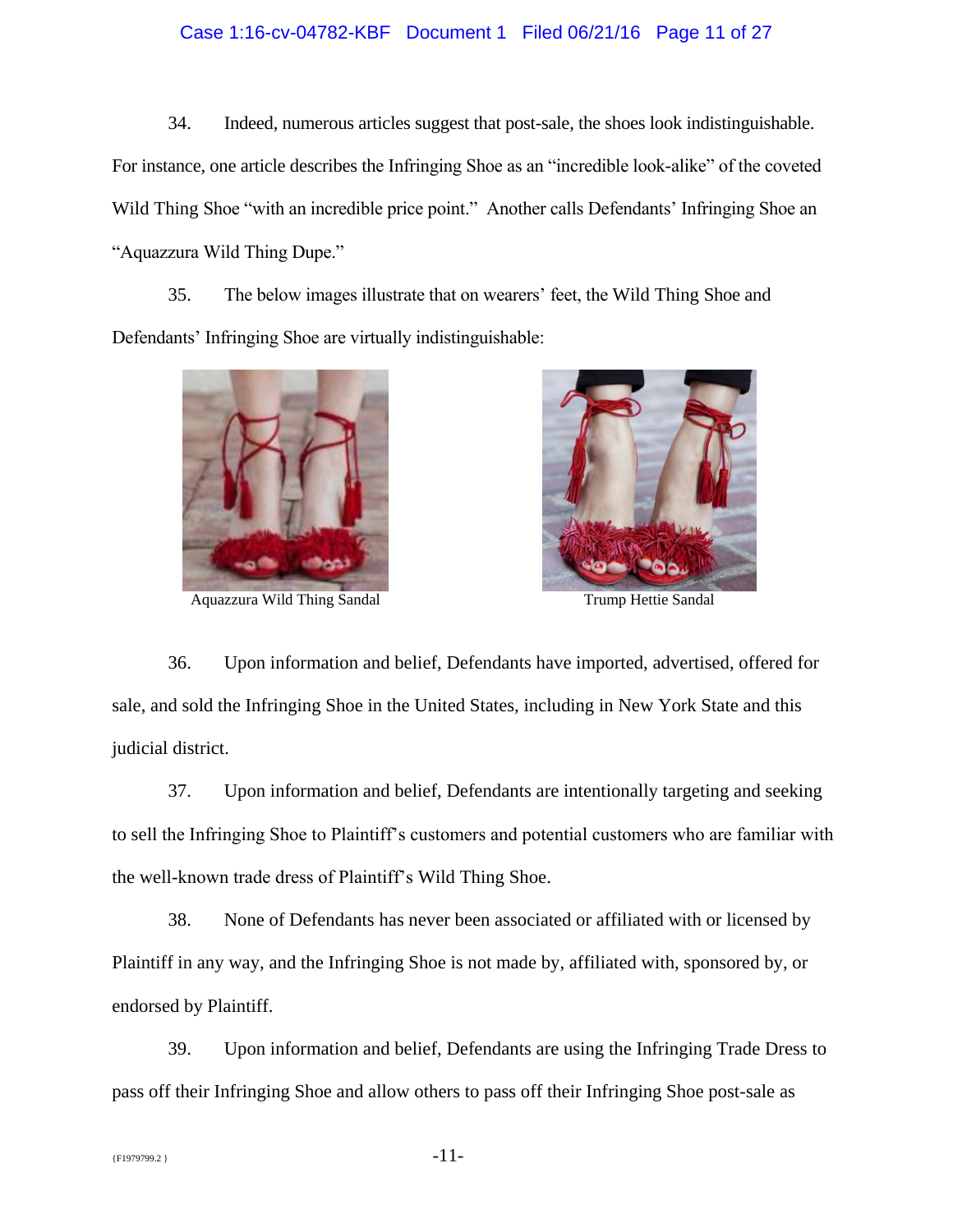# Case 1:16-cv-04782-KBF Document 1 Filed 06/21/16 Page 12 of 27

Plaintiff's, and otherwise to benefit from the recognition and goodwill of Plaintiff's well-known Wild Thing Shoe and associated Wild Thing Trade Dress. Upon information and belief, Defendants are capitalizing on the goodwill and cache associated with Plaintiff's luxury footwear and the well-known trade dress in the Wild Thing Shoe to create and sell less expensive imitations designed to give the appearance post-sale of having the prestige and exclusivity associated with the Aquazzura brand. Upon information and belief, Defendants' conduct is calculated to confuse and mislead consumers, create a false impression as to the source and sponsorship of Defendants' Infringing Shoe, divert business from Plaintiff, pass off the Infringing Shoe as being authorized and endorsed by Plaintiff, and otherwise falsely misrepresent the nature and quality of Defendants' Infringing Shoe and misappropriate the goodwill associated with Plaintiff and its Wild Thing Trade Dress.

40. Upon information and belief, Defendants began using and are using the trade dress of the Infringing Shoe (the "Infringing Trade Dress") with full knowledge of Plaintiff's prior exclusive rights, with knowledge of the reputation and goodwill of the Wild Thing Trade Dress, and with knowledge that these identifiers are associated exclusively with Plaintiff and Plaintiff's Wild Thing Shoe.

41. By letter dated March 31, 2016, counsel for Aquazzura wrote to counsel for Defendants placing Defendants on notice of Aquazzura's claims regarding the Wild Thing Shoe design, and demanding that Defendants cease sales of the Infringing Shoe. A true and correct copy of that letter is attached hereto as Exhibit A. On information and belief, despite this warning, Defendants have continued to sell the Infringing Shoe.

42. The goodwill that Plaintiff has built up in the Wild Thing Trade Dress is put at risk by Defendants' appropriation and use of the Wild Thing Trade Dress in connection with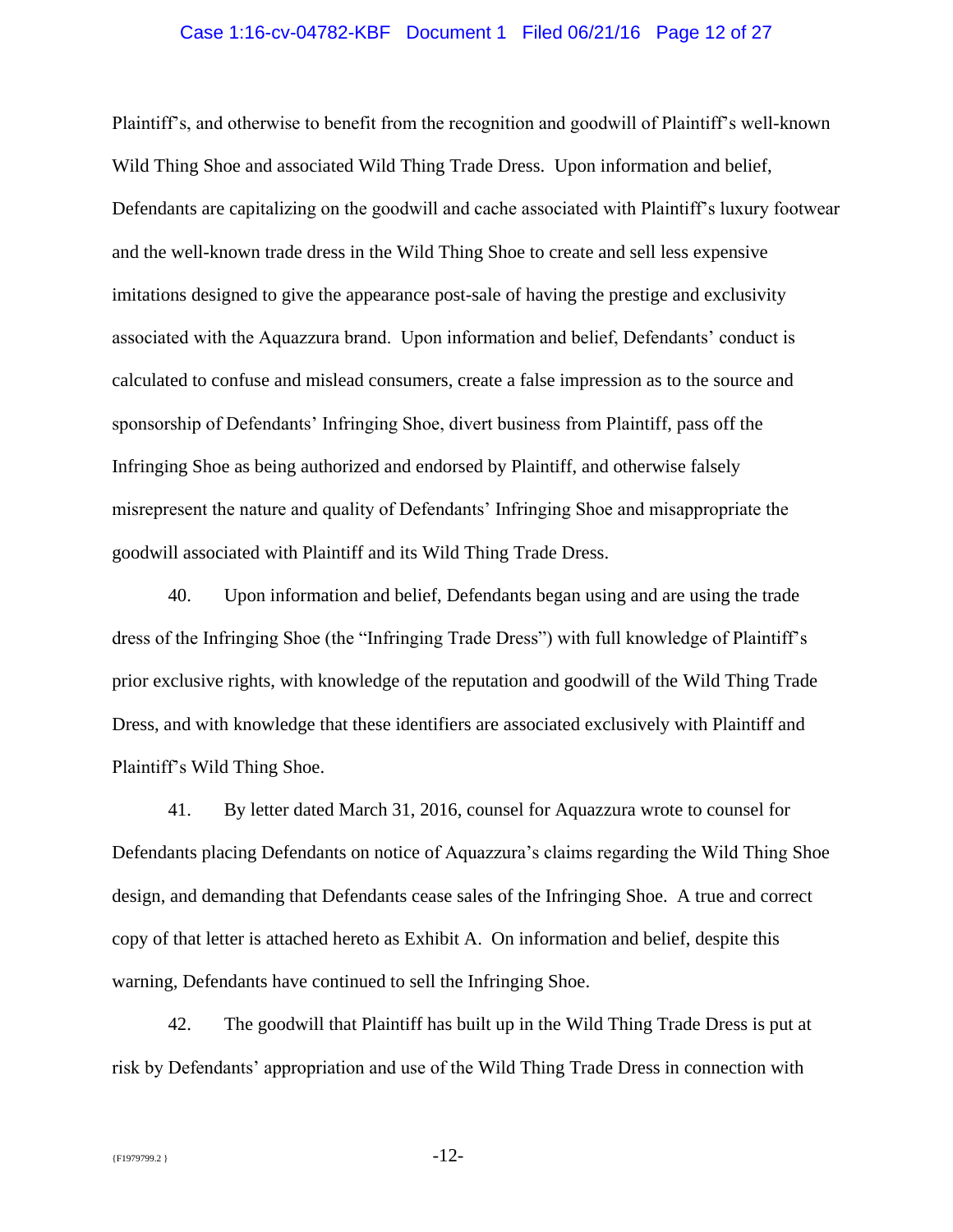# Case 1:16-cv-04782-KBF Document 1 Filed 06/21/16 Page 13 of 27

their business and Infringing Shoe. Defendants' continued use of trade dress nearly identical to that of the Wild Thing Trade Dress in connection with a competing business is likely to continue to cause confusion in the marketplace, because purchasers and potential purchasers will assume that the goods sold by Defendants emanate from or are authorized by, licensed by, endorsed by, associated with, or otherwise connected with Plaintiff and/or Plaintiff's goods. By virtue of Defendants' use of essentially identical trade dress, potential purchasers will assume, incorrectly, that the Infringing Shoe is Plaintiff's.

43. Defendants' use of trade dress that so closely resembles Plaintiff's Aquazzura Trade Dress unfairly and unlawfully wrests from Plaintiff control over its reputation.

44. Defendants' unauthorized acts as described herein have caused and will continue to cause irreparable damage to Plaintiff's business and goodwill unless restrained by this Court.

45. Plaintiff has no adequate remedy at law.

# FIRST CLAIM FOR RELIEF – FEDERAL TRADE DRESS INFRINGEMENT OF THE WILD THING SHOE (15 U.S.C. § 1125(a))

46. Plaintiff repeats and realleges the allegations set forth in the paragraphs above as if fully set forth herein.

47. The Wild Thing Trade Dress is used in commerce, is not functional, and has acquired secondary meaning in the marketplace.

48. Defendants' Infringing Shoe, which upon information and belief is being used in commerce, features trade dress that is confusingly similar to the Wild Thing Trade Dress and is being marketed in a manner designed to confuse consumers.

49. Defendants' manufacture, distribution, sale and promotion of the Infringing Shoe is likely to cause confusion and mistake and to deceive consumers as to the source, origin or sponsorship of the parties' products.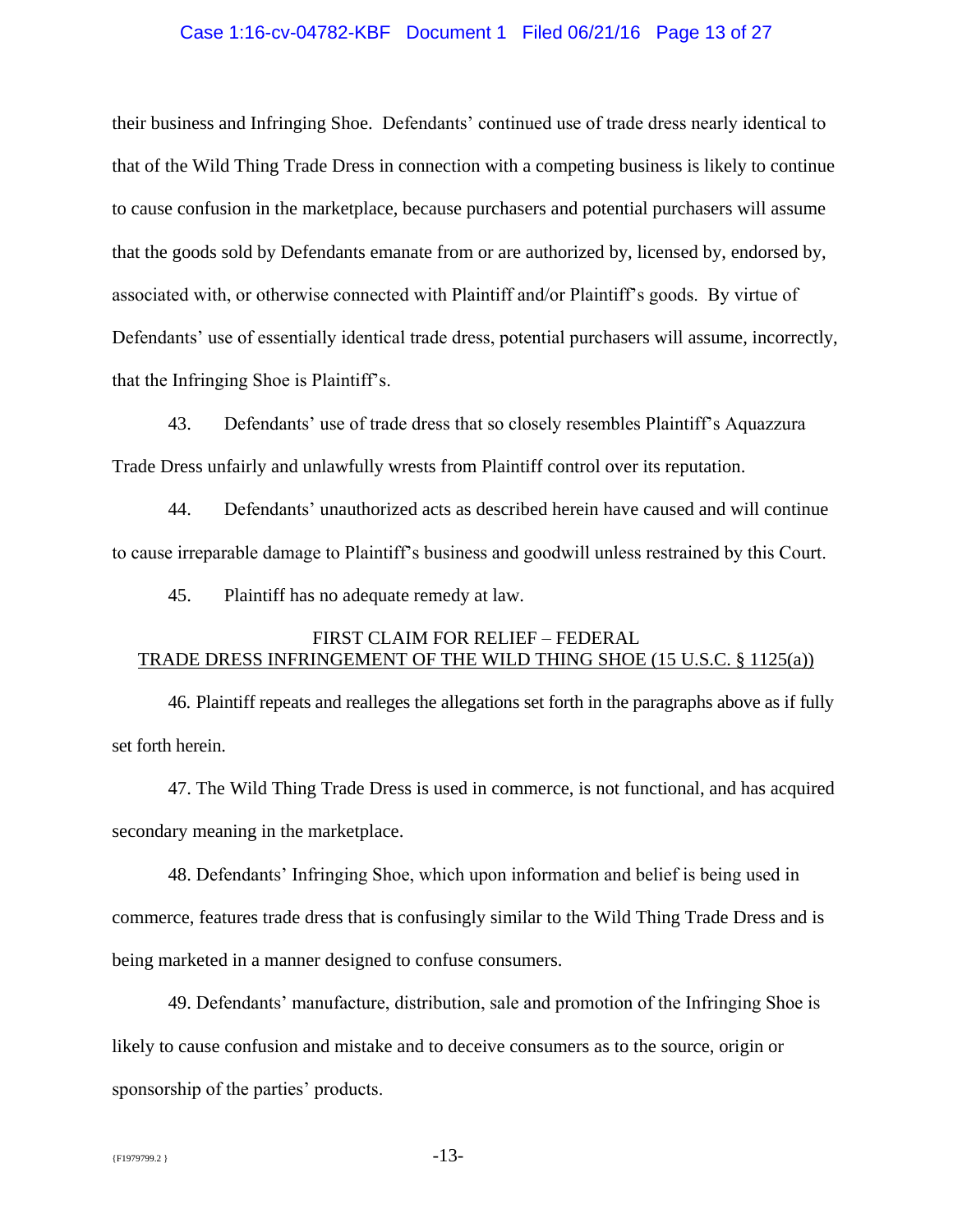# Case 1:16-cv-04782-KBF Document 1 Filed 06/21/16 Page 14 of 27

50. Upon information and belief, Defendants chose to use their Infringing Trade Dress with actual knowledge of Plaintiff's prior use of and rights in the well-known and distinctive Wild Thing Trade Dress. Upon information and belief, Defendants used the Infringing Trade Dress in commerce with the intent to cause confusion, to cause mistake, or to deceive.

51. Defendants' actions constitute willful trade dress infringement in violation of Section 43(a) of the Lanham Act, 15 U.S.C. § 1125(a).

52. Defendants' conduct has caused and is causing immediate and irreparable injury to Plaintiff.

# SECOND CLAIM FOR RELIEF – FEDERAL UNFAIR COMPETITION (15 U.S.C. § 1125(a))

53. Plaintiff repeats and realleges the allegations set forth in the paragraphs above as if fully set forth herein.

54. Defendants' use of the Infringing Trade Dress in connection with its Infringing Shoe constitutes a false designation of origin and a false representation as to the origin of Defendants' Infringing Shoe, is likely to cause confusion, mistake, or deception as to the source of Defendants' Infringing Shoe, and is likely to create the false impression that Defendants' Infringing Shoe is authorized, sponsored, endorsed, licensed by, or affiliated with Plaintiff.

55. Upon information and belief, Defendants chose to use the Infringing Trade Dress with actual knowledge of Plaintiff's prior use of and rights in the Wild Thing Trade Dress. Upon information and belief, Defendants used the Infringing Trade Dress in commerce with the intent to cause confusion, to cause mistake, or to deceive.

56. Defendants' actions constitute unfair competition in violation of Section 43(a) of the Lanham Act, 15 U.S.C. § 1125(a).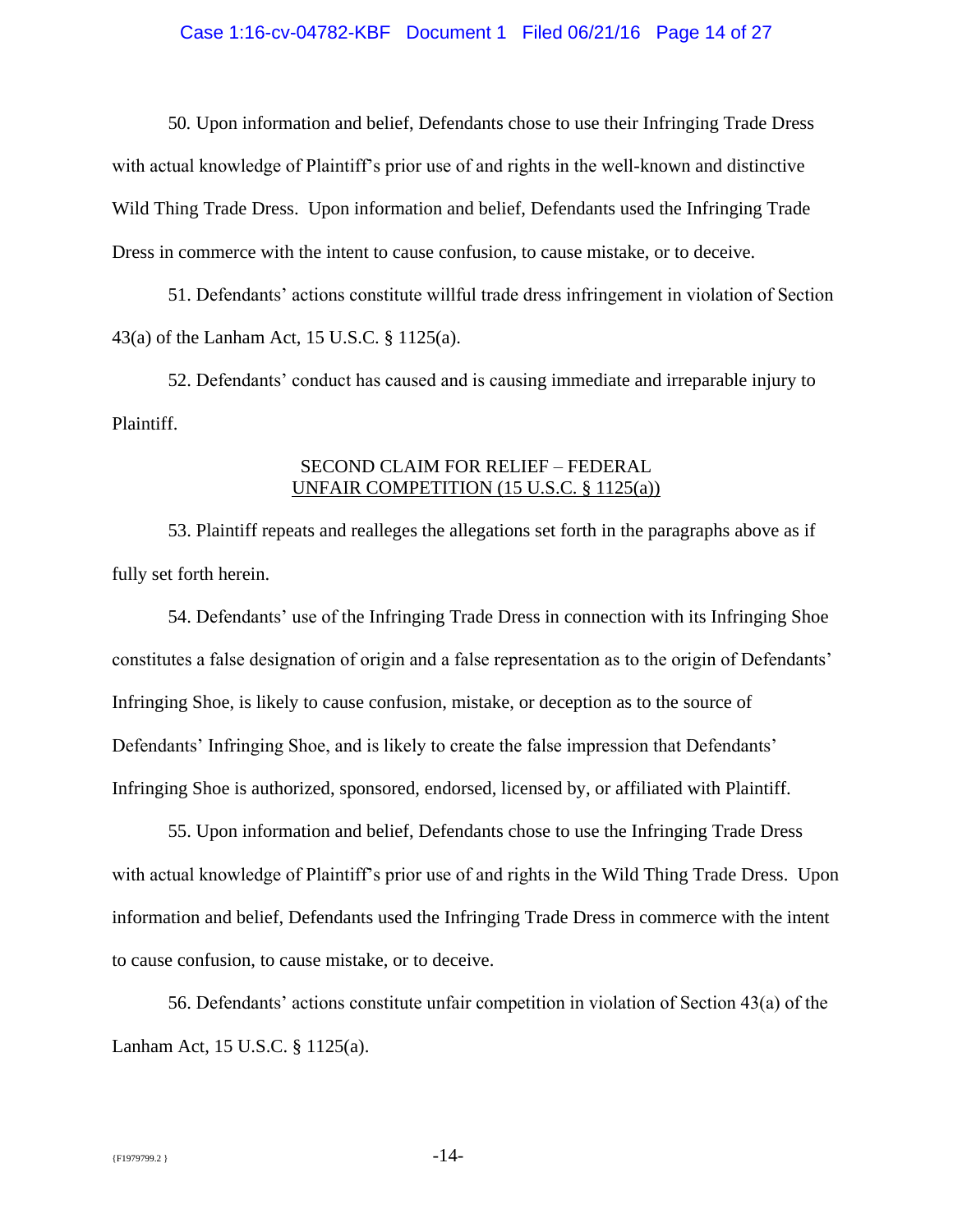#### THIRD CLAIM FOR RELIEF UNFAIR COMPETITION UNDER NEW YORK COMMON LAW

57. Plaintiff repeats and realleges the allegations set forth in the paragraphs above as if fully set forth herein.

58. Defendants' conduct complained of herein is likely to confuse the public as to the origin, source or sponsorship of Defendants' Infringing Shoe, or to cause mistake or to deceive the public into believing that Defendants' Infringing Shoe is authorized, sponsored, endorsed, licensed by, or affiliated with Plaintiff, in violation of Plaintiff's rights in the Wild Thing Trade Dress under New York State common law.

59. Upon information and belief, Defendants chose to use the Infringing Trade Dress with constructive and/or actual knowledge of Plaintiff's prior use of and rights in the Wild Thing Trade Dress. By adopting and using a colorable imitation of the valuable and distinctive Wild Thing Trade Dress, Defendants have been unjustly enriched and Plaintiff has been damaged.

60. By misappropriating and trading upon the goodwill and business reputation represented by the Wild Thing Trade Dress, Defendants have been and, unless enjoined by this Court, will continue to be unjustly enriched at Plaintiff's expense.

61. Defendants' use of the Infringing Trade Dress, which is nearly identical to the Wild Thing Trade Dress, constitutes unfair competition under New York common law.

62. Defendants' conduct has caused and is causing immediate and irreparable injury to Plaintiff and will continue to both damage Plaintiff and deceive the public unless enjoined by this Court. Plaintiff has no adequate remedy at law.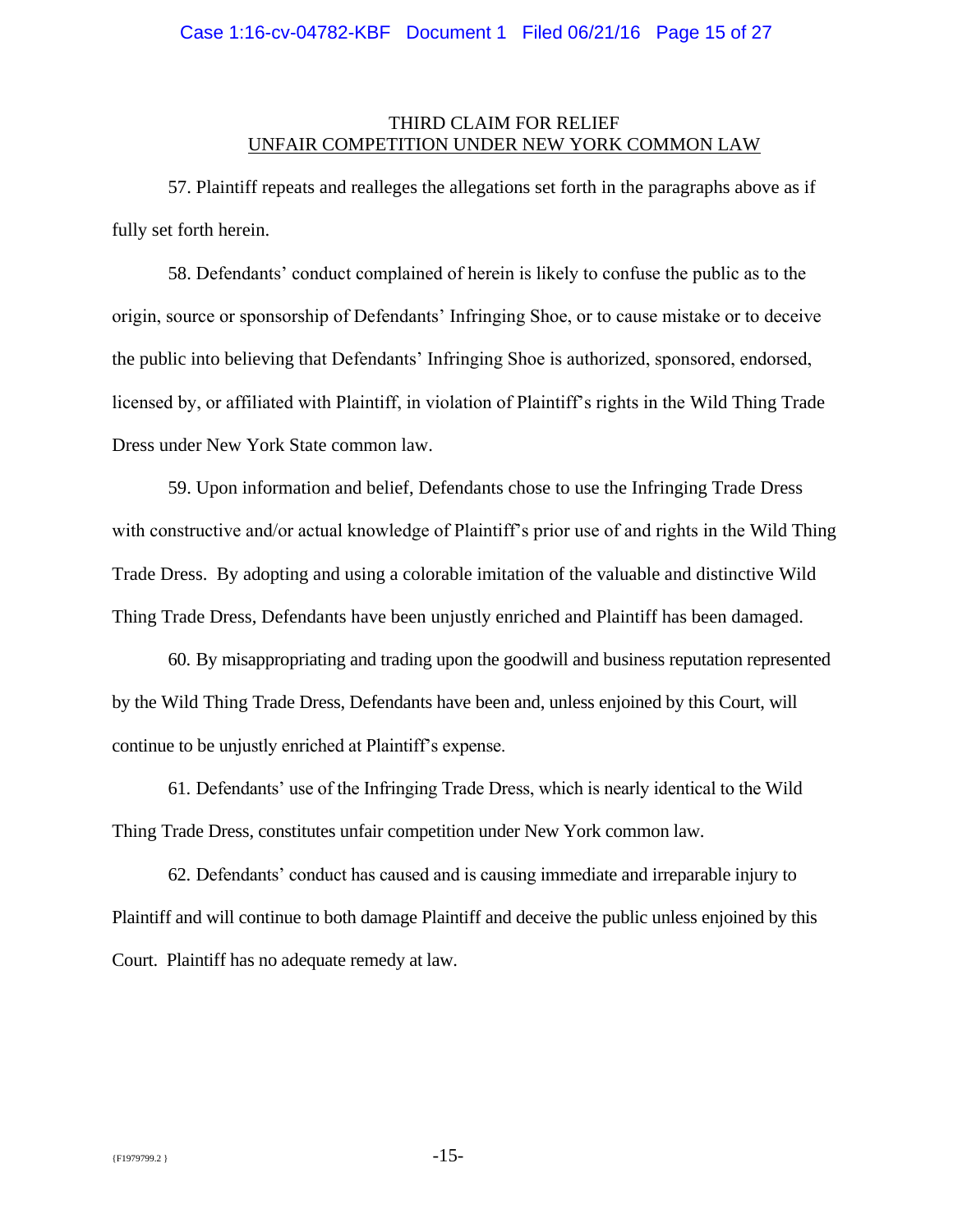# FOURTH CLAIM FOR RELIEF VIOLATION OF THE NEW YORK DECEPTIVE AND UNFAIR TRADE PRACTICES ACT (N.Y. General Business Law § 349)

63. Plaintiff repeats and realleges the allegations set forth in the paragraphs above as if fully set forth herein.

64. Defendants' use of the Infringing Trade Dress in connection with its Infringing Shoe is consumer-oriented, has the capacity to deceive, and is deceiving the public as to the source or sponsorship of Defendants' Infringing Shoe. As a result, the public will be damaged.

65. Defendants' conduct is willful and in knowing disregard of Plaintiff's rights.

66. Defendants have been and are engaged in deceptive acts or practices in the conduct of a business, trade or commerce in violation of Section 349 of the New York General Business Law.

67. Defendants' conduct has caused and is causing immediate and irreparable injury to Plaintiff and will continue to both damage Plaintiff and deceive the public unless enjoined by this Court. Plaintiff has no adequate remedy at law.

WHEREFORE, Plaintiff respectfully demands judgment as follows:

(1) That an injunction be issued enjoining Defendants, their officers, agents, directors, shareholders, principals, licensees, distributors, attorneys, servants, employees, affiliates, subsidiaries and assigns, and all those persons in concert or participation with any of them from:

> a. manufacturing, distributing, shipping, advertising, marketing, promoting, selling or otherwise offering for sale the Infringing Shoe or any product bearing the Infringing Trade Dress or any other trade dress that is confusingly similar to the Wild Thing Trade Dress;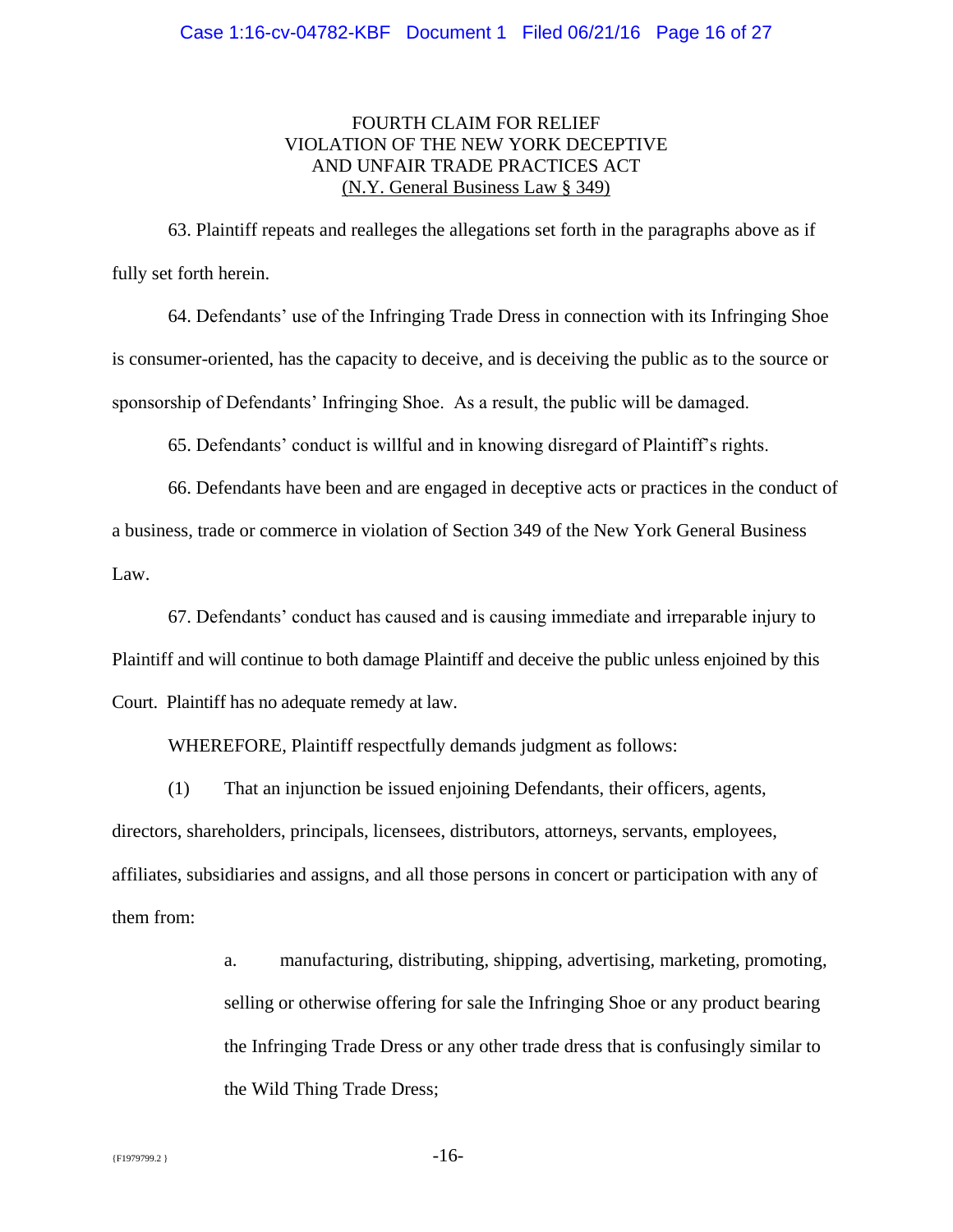#### Case 1:16-cv-04782-KBF Document 1 Filed 06/21/16 Page 17 of 27

b. conducting any activities in the United States that relate to, refer to or concern the advertising, promotion, manufacture, production, importation, distribution, displaying, sale or offering for sale of shoes or any related goods and services, in any media or format, using the Infringing Trade Dress, or any other trade dress that is a simulation, reproduction, copy, colorable imitation or confusingly similar variation of the protected Wild Thing Trade Dress;

c. using any false designation of origin or false description (including, without limitation, any letters or symbols), or performing any act, which can, or is likely to, lead members of the trade or public to believe that any goods manufactured, imported, advertised, promoted, distributed, displayed, produced, sold or offered for sale by Defendants, or any services advertised, promoted, sold or offered for sale by Defendants, are in any manner associated or connected with Plaintiff, or are authorized, licensed, sponsored or otherwise approved by Plaintiff;

d. engaging in any other activity constituting unfair competition with Plaintiff, or constituting an infringement of the Wild Thing Trade Dress; e. applying to register or registering in the United States Patent and Trademark Office or in any state trademark registry the Infringing Trade Dress, or any other mark or trade dress consisting in whole or in part of any simulation, reproduction, copy or colorable imitation of any of the Wild Thing Trade Dress, for shoes or any goods or services related to the foregoing;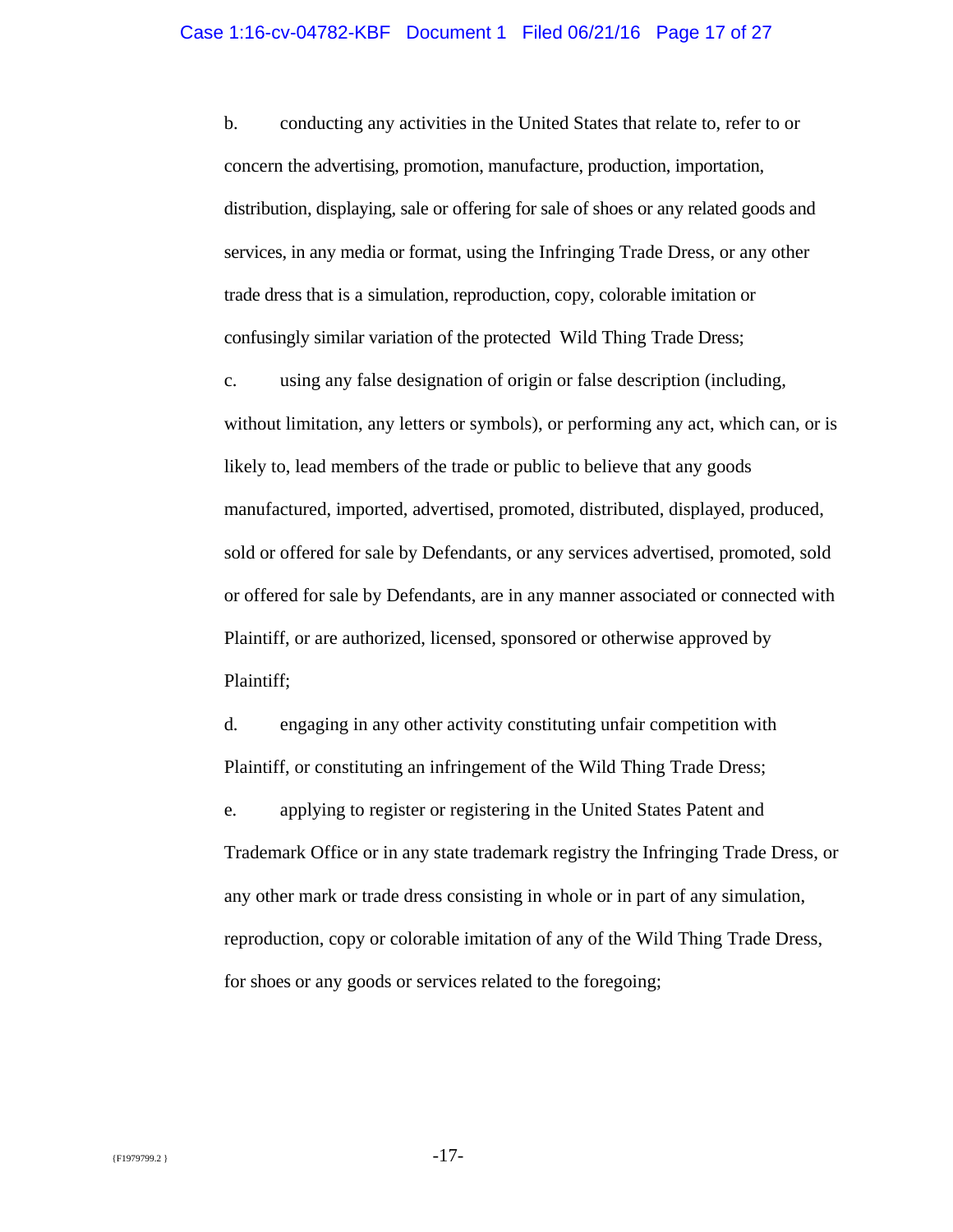# Case 1:16-cv-04782-KBF Document 1 Filed 06/21/16 Page 18 of 27

f. assisting, aiding or abetting any other person or business entity in engaging in or performing any of the activities referred to in subparagraphs (a) through (e) above;

(2) That Defendants and those acting in concert or participation with them (including, but not limited to, their officers, directors, agents, servants, employees, representatives, attorneys, subsidiaries, related companies, successors, and assigns) take affirmative steps to dispel such false impressions that heretofore have been created by their use of the Infringing Trade Dress in connection with the Infringing Shoe, including, but not limited to, delivering up to Plaintiff's attorneys for destruction all goods, labels, tags, signs, stationery, prints, packages, promotional and marketing materials, advertisements and other materials (a) currently in Defendants' possession, custody, or control, or (b) recalled by Defendants pursuant to any order of the Court or otherwise, incorporating, featuring or bearing the Infringing Trade Dress or any other simulation, reproduction, copy or colorable imitation of the Wild Thing Trade Dress;

(3) Directing Defendants to deliver up to Plaintiff's attorneys an accounting of all profits earned on the Infringing Shoe;

(4) Directing such other relief as the Court may deem appropriate to prevent the public from deriving the erroneous impression that any product manufactured, imported, advertised, promoted, distributed, displayed, produced, sold or offered for sale, or any service advertised, promoted, sold or offered for sale by Defendants is in any manner authorized by Plaintiff or related in any way to Plaintiff;

(5) Directing Defendants to file with the Court and serve upon Plaintiff's counsel within thirty (30) days after entry of judgment a report in writing under oath, setting forth in detail the manner and form in which it has complied with the above;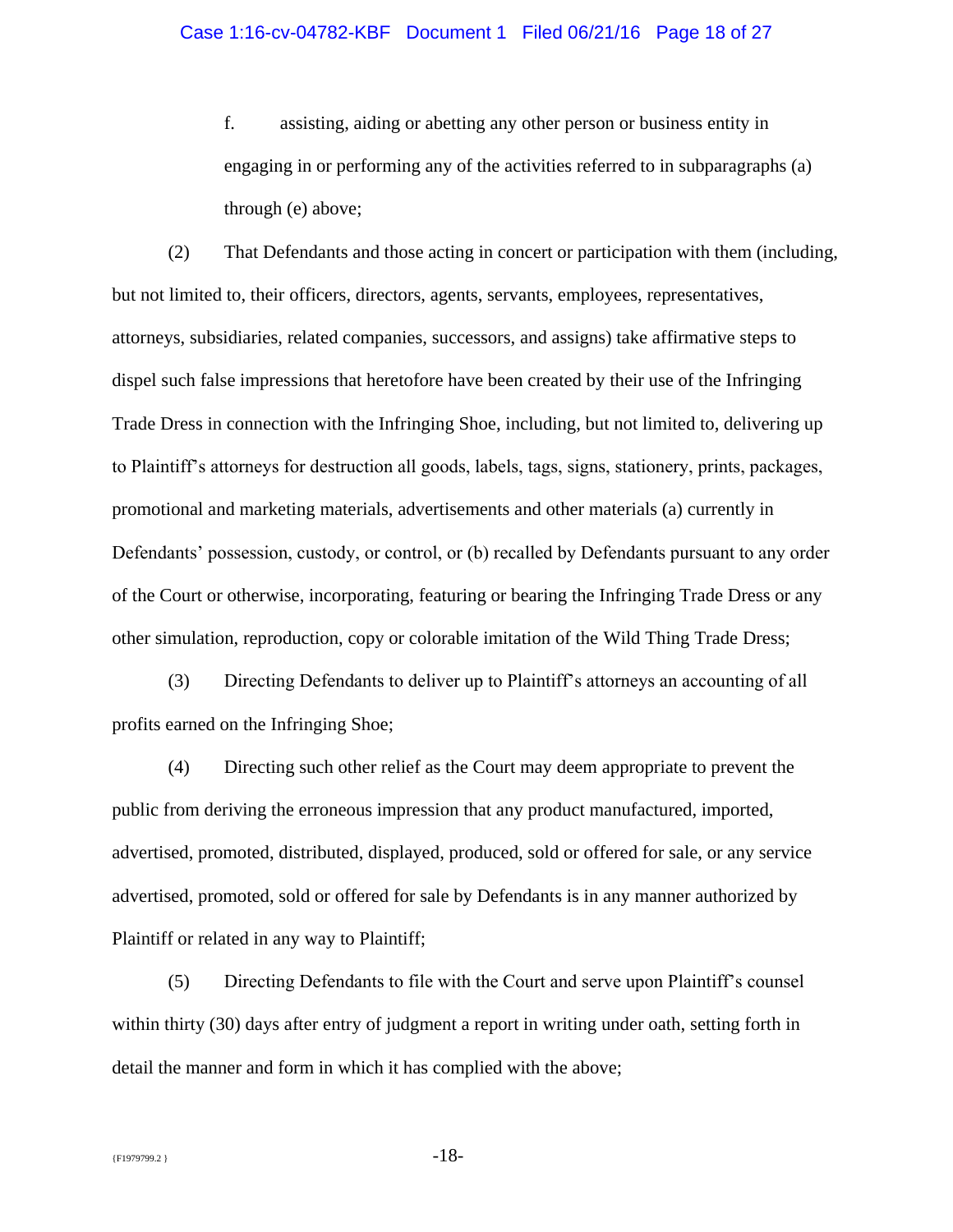#### Case 1:16-cv-04782-KBF Document 1 Filed 06/21/16 Page 19 of 27

(6) Awarding Plaintiff such damages it has sustained or will sustain by reason of Defendants' acts of trade dress infringement and unfair competition and that such sums be trebled pursuant to 15 U.S.C. § 1117;

(7) Awarding Plaintiff all gains, profits, property and advantages derived by Defendants from Defendants' unlawful conduct and that such profits be enhanced pursuant to 17 U.S.C. § 1117;

(8) Awarding to Plaintiff exemplary and punitive damages to deter any further willful infringement as the Court finds appropriate;

(9) Awarding to Plaintiff its costs and disbursements incurred in this action, including reasonable attorneys' fees pursuant to 15 U.S.C. § 1117(a);

(10) Awarding to Plaintiff interest, including pre-judgment interest, on the foregoing sums; and

(11) Awarding to Plaintiff such other and further relief as the Court may deem just and proper.

# **DEMAND FOR JURY TRIAL**

Plaintiff Aquazzura Italia SRL hereby demands trial by jury in this action.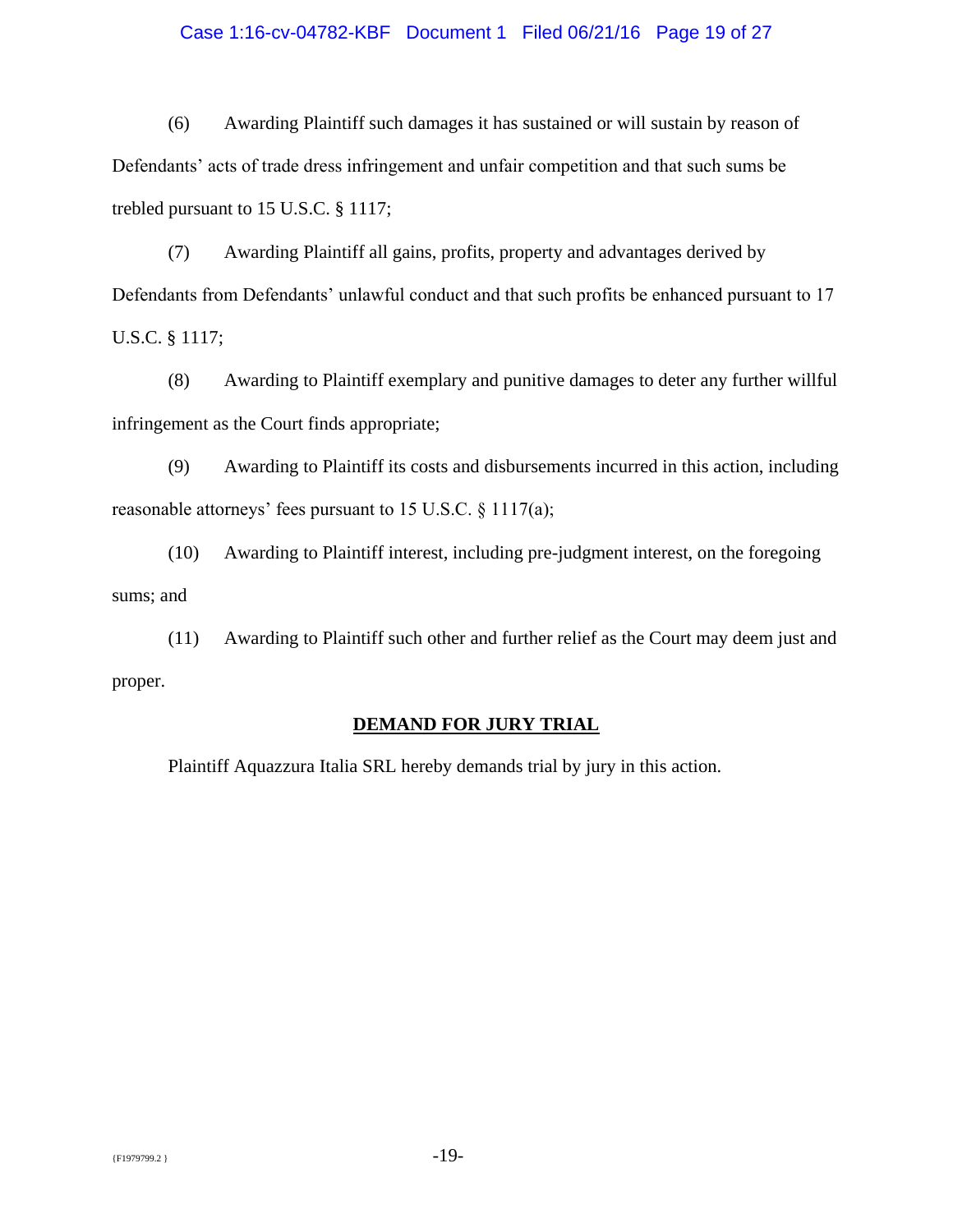Dated: June 21, 2016 New York, New York FROSS ZELNICK LEHRMAN & ZISSU, P.C.

 $By:$  $10 - 6$ 

John P. Margiotta Felicity Kohn 866 United Nations Plaza New York, New York 10017 Tel: (212) 813-5900 **Attorneys** for Plaintiff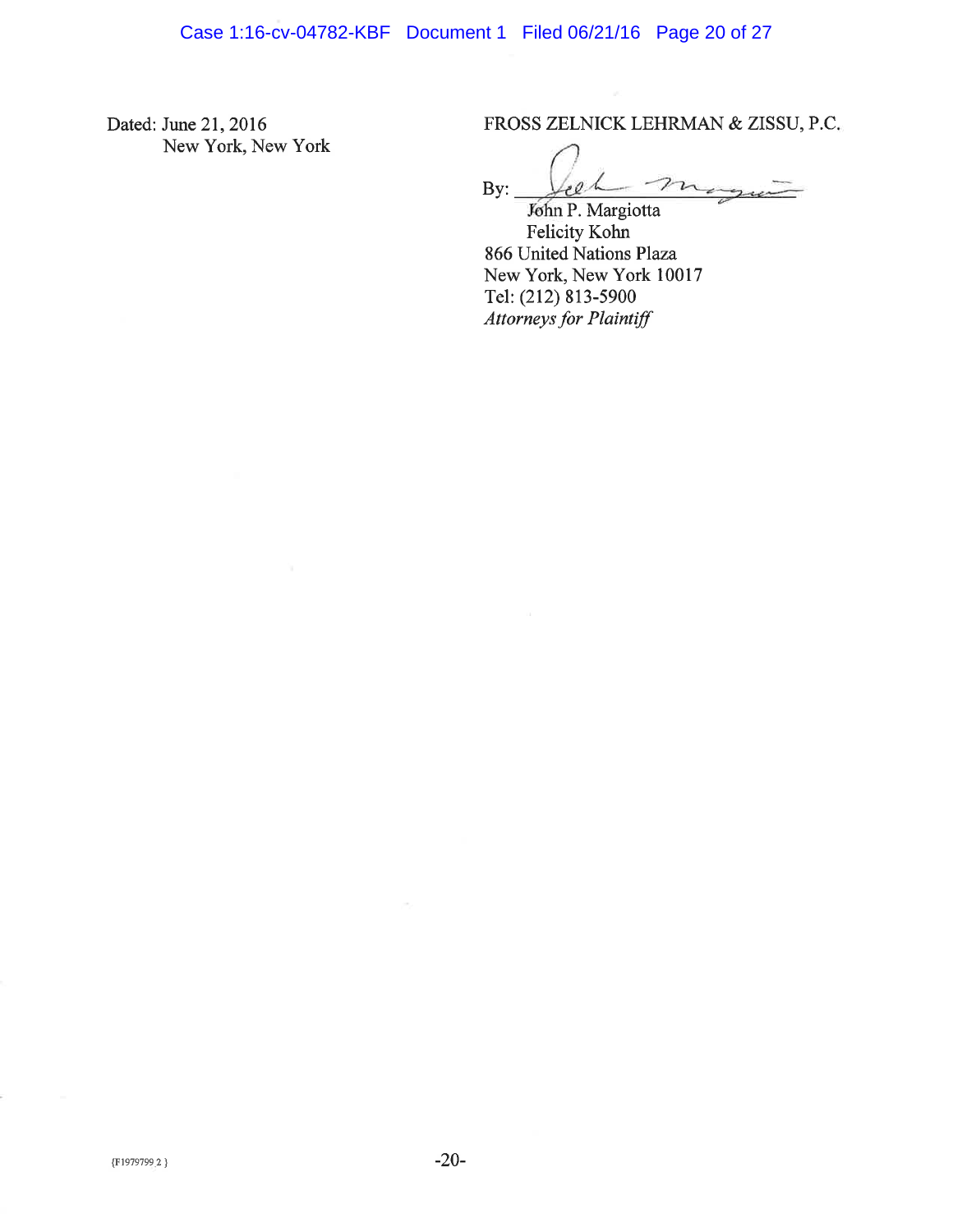Case 1:16-cv-04782-KBF Document 1 Filed 06/21/16 Page 21 of 27

# EXHIBIT A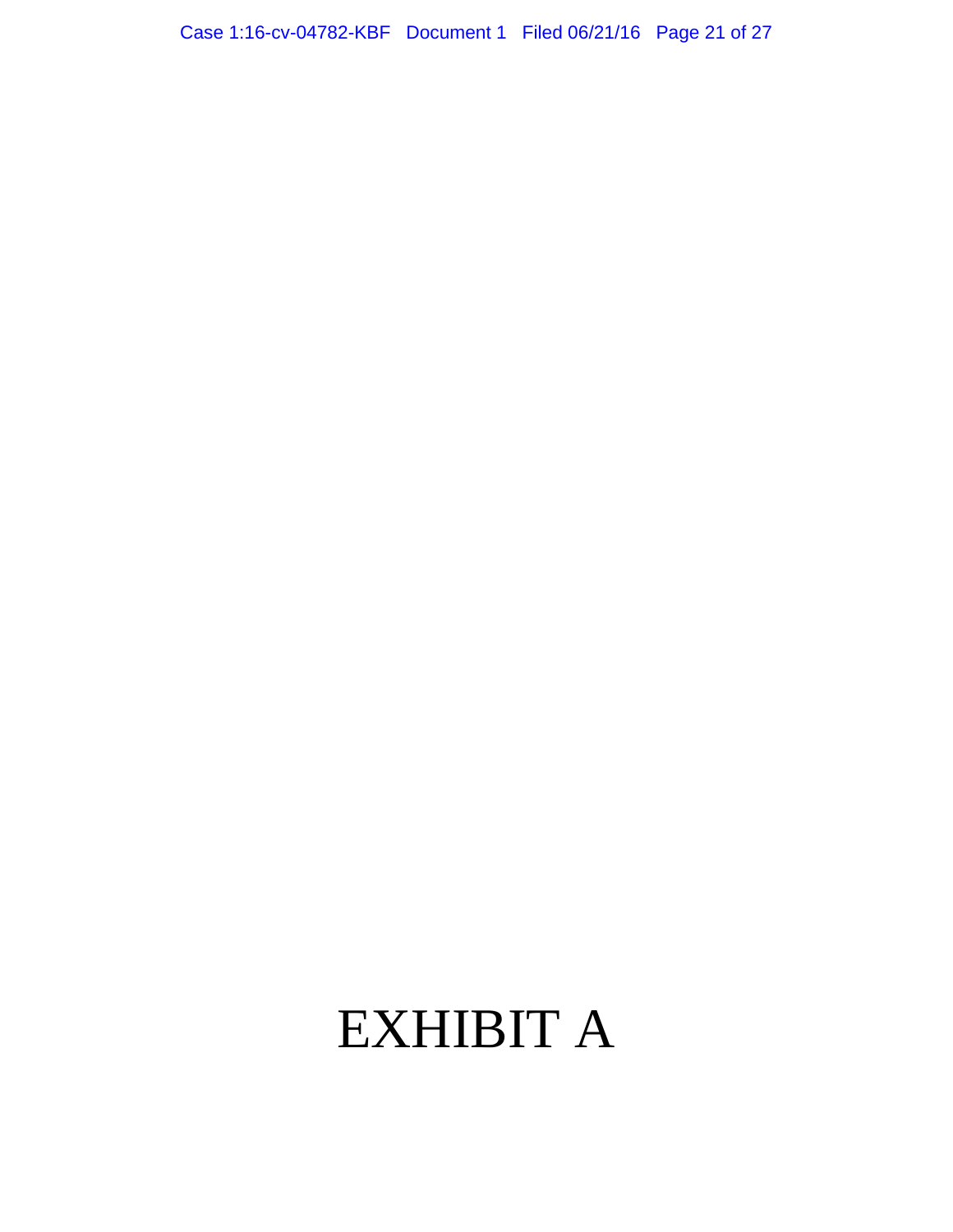# Case 1:16-cv-04782-KBF Document 1 Filed 06/21/16 Page 22 of 27 FROSS ZELNICK LEHRMAN & ZISSU, P.C.

Partners

Ronald J. Lehrman Stephen Bigger Roger L. Zissu Richard Z. Lehv David Ehrlich **Susan Upton Douglass** Peter J. Silverman Lawrence Eli Apolzon Barbara A. Solomon Mark D. Engelmann Nadine H. Jacobson Andrew N. Fredbeck Craig S. Mende **Allison Strickland Ricketts** John P. Margiotta **Lydia T. Gobera** Carlos Cucurella James D. Weinberge David Donahue Nancy E. Sabarra Charles T. J. Weigell III Laura Popp-Rosenberg Cara A. Boyle Karen Lim

**Senior Counsel** Janet L. Hoffman

#### Counsel

James D. Silberstein Joyce M. Ferraro **Bobert A. Becker Tamar Niv Bessinger** Nancy C. DiConza

Associates

Jason Jones Leo Kittay **Todd Martin** Robin N. Baydurcan Sherri N. Duitz Amanda B. Agati Jennifer Insley-Pruitt **Emily Weiss Ashford Tucker** Erica Gould Matthew Frisbee Celadon Whitehurst Stacy L. Wu **Hindy Dym** Katherine Lyon Dayton Maritza C. Schaeffer **Felicity Kohn** 

March 31, 2016

#### **BY EMAIL**

Darren W. Saunders, Esq. Manatt, Phelps & Phillips, LLP 7 Times Square New York, NY 10036

> Infringement of Intellectual Property and Trade Dress Rights of Re: Aquazzura Italia SRL (Our Ref: AQUZ 1602071)

Dear Mr. Saunders:

We are intellectual property counsel to Aquazzura Italia SRL ("Aquazzura"). As you know from correspondence with prior counsel for Aquazzura, it is a leader in the luxury footwear industry. Given that Aquazzura previously contacted IT Collection LLC and Marc Fisher Holdings LLC (collectively, "Trump") to object to the copying of the distinctive "Belgravia" shoe, our client was extremely troubled to discover yet additional infringements of its proprietary trade dress, namely, Trump's sale of the "Hettie" sandal and "Teagin Pointy Toe Pump With Tassel" (the "Infringing Shoes"), which are flagrant knock offs of our client's popular "Wild Thing" and "Forever Marilyn" shoes, respectively.

As is apparent from the photographs shown below, the Aquazzura "Wild Thing" sandal and "Forever Marilyn" shoe have a distinctive look and appearance. Furthermore, our client's well known and commercially coveted shoes have been featured in numerous national and international publications, as well as online, and has been touted by myriad influential fashion blogs. Such publications include Harper's Bazaar, New York Magazine, Glamour, Shape, Sincerely Jules, and Fashion Cognoscente, among others. As Fashion Cognoscente wrote of the "Wild Thing" sandal, "While everyone is vying for anything Aquazzura that laces up, these suede tassel fringe heels . . . have become wildly popular, surpassing Aquazzura's previously famed coveted designs." A Harper's Bazaar writer raved, "Fringed, fabulous, and fiercely fashion forward, the Italian-crafted suede footwear has been parading the red carpet (on the likes of Olivia Palermo and Solange Knowles), styling on the streets, and garnering many Instagram likes." Indeed, the "Wild Thing" was featured on Lyst's most coveted items of 2015 list, as it was one of the site's most popular sellers of the year. As a result of its commercial and media success, the public has come to associate the distinctive look of the Aquazzura "Wild Thing" shoe exclusively with our client. Accordingly, as described in greater detail below, Aquazzura owns trade dress rights in this design. Furthermore, Aquazzura also owns a pending design patent application that covers both its "Wild Thing" and "Forever Marilyn" designs.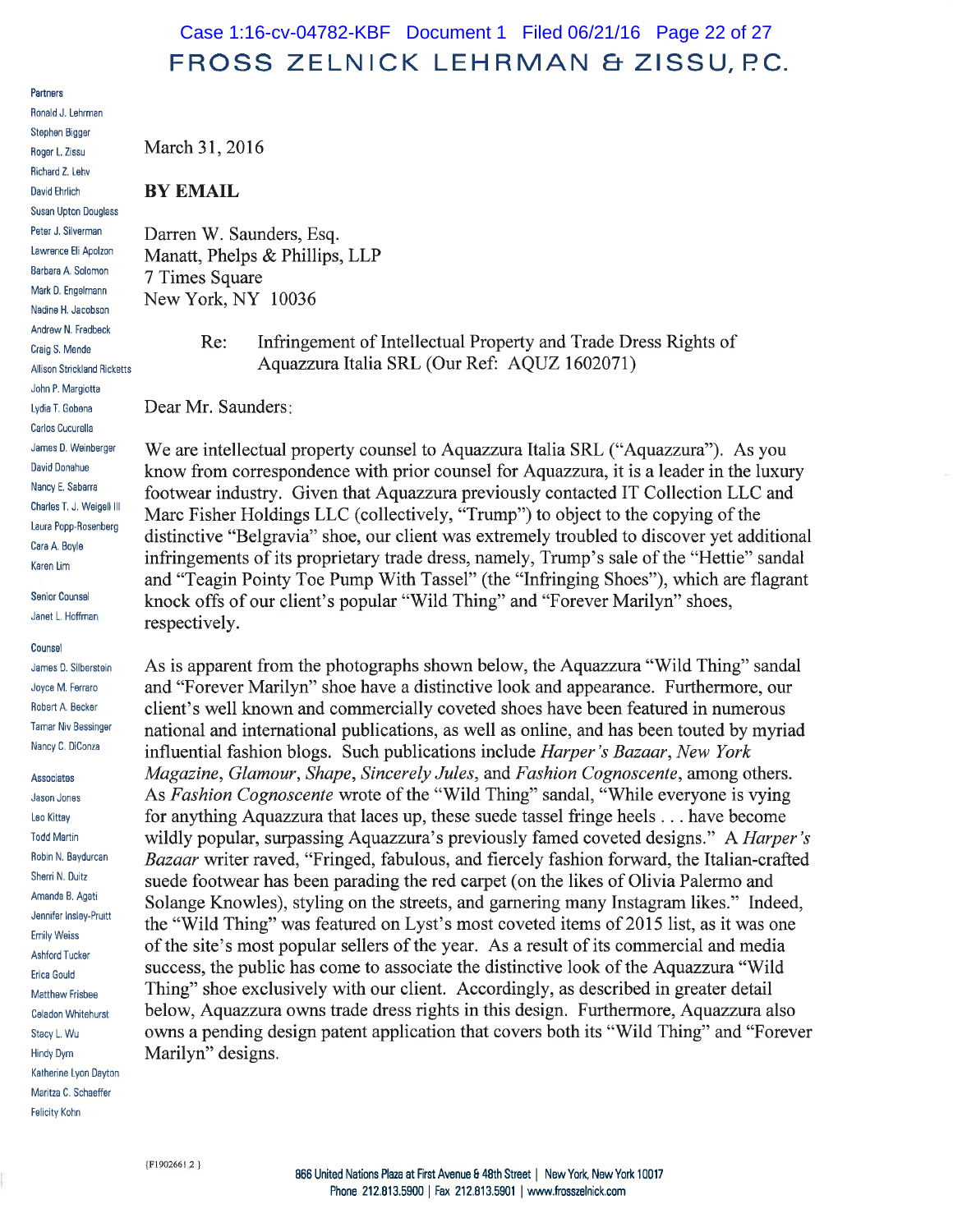Case 1:16-cv-04782-KBF Document 1 Filed 06/21/16 Page 23 of 27

Darren W. Saunders, Esq. March 31, 2016 Page 2

 $144444222222$ 

Despite Aquazzura's clear rights in its "Wild Thing" sandal and "Forever Marilyn" shoe, Trump is selling virtually identical copies of Aquazzura's well-known designs:



As is apparent from the above images, Trump's "Hettie" sandal is a virtually identical knock-off of Aquazzura's well-known "Wild Thing" shoe. The silhouettes are indistinguishable. Both shoes have a tall heel, an open toe featuring fringe across the top, a thin strap around the back of the ankle, and laces that wrap around the ankle, finished with fringed tassels on the ends.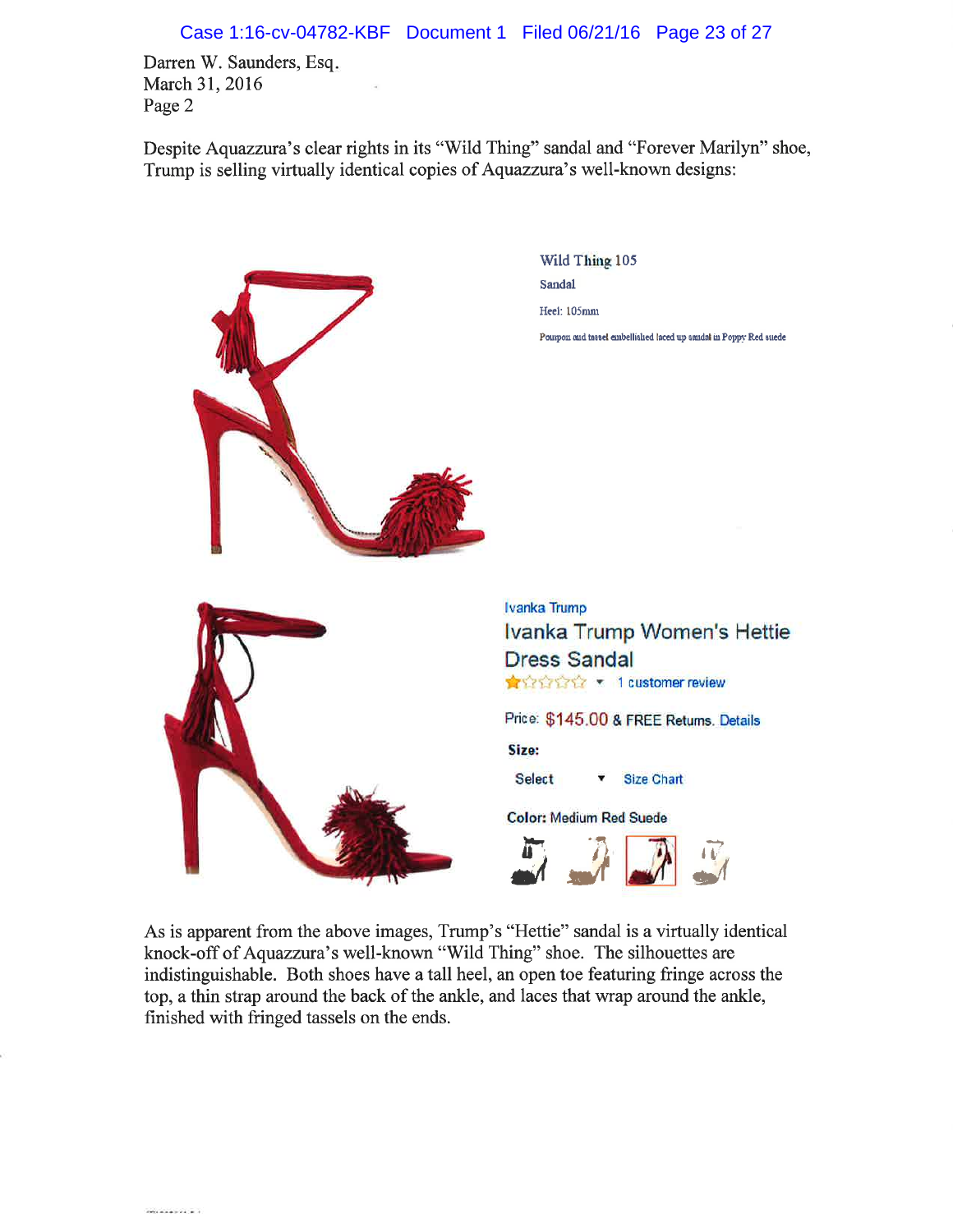Darren W. Saunders, Esq. March 31, 2016 Page 3



Trump "Teagin Pointy Toe Pump with Tassel"

Aquazzura "Forever Marilyn" Shoe

Similarly, the "Teagin Pointy Toe Pump with Tassel" mimics the distinctive features of the "Forever Marilyn" shoe, namely, the symmetrical teardrop shaped cutouts on either side of the heel and the decorative tassel suspended from the top of the heel.

The above makes clear that the near identity of Trump's "Infringing Shoes" to our client's "Wild Thing" and "Forever Marilyn" designs cannot result from mere coincidence, but rather results from deliberate and intentional copying. Furthermore, given Trump's prior copying of Aquazzura shoes, your clients were clearly aware of Aquazzura and its product line. This pattern of misappropriation clearly indicates that Trump's copying was willful and done in order to trade off of our client's stellar reputation in the fashion industry.

Based on Aquazzura's prior dealings with your client's company, and on the obvious and purposeful copying of our client's shoe, we anticipate that you will challenge Aquazzura's rights in its designs, maintaining that the designs lack secondary meaning, and that your client is therefore free to knock them off with impunity. That is not only futile on the facts, but our client is also prepared to pursue claims under the New York rule, which obviates the need to prove secondary meaning in the event of egregious copying, such as this.

Aquazzura meets all the criteria for a trade dress claim against the Infringing Shoes, namely, its designs are non-functional and have acquired secondary meaning through extensive and exclusive use over the past year. See Power Balance LLC v. Power Force LLC, No. SACV 10-1726 AG MLGX, 2010 WL 5174957, at \*3 (C.D. Cal. Dec. 14, 2010) (finding secondary meaning where product had been on the market less than one year, but was extremely popular and enjoyed great commercial success and visibility).

A finding of secondary meaning is further supported by the near-exact duplication of the products by your company. See id. (granting preliminary injunction against defendant based on its copying of plaintiff's trade dress, and finding secondary meaning based in part on "evidence of intentional copying by the [d] efendant because the product image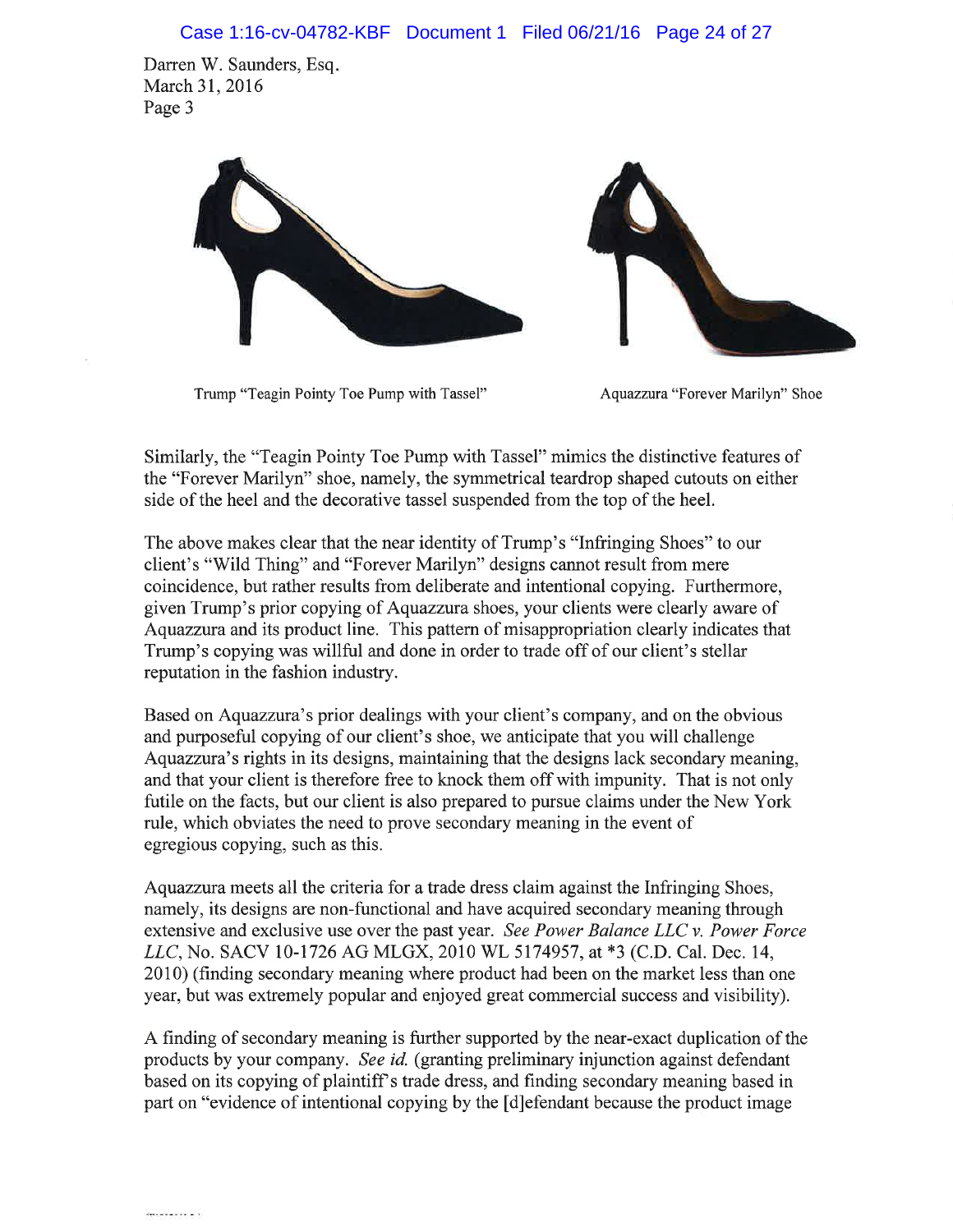Darren W. Saunders, Esq. March 31, 2016 Page 4

on [d] effendant's website is nearly identical to the product image on [p] laintiff's website"); Cartier, Inc. v. Four Star Jewelry Creations, Inc., 34 AF. Supp. 2d 217, 243 (S.D.N.Y. 2004) ("Secondary meaning may be supported by intentional copying particularly when the purpose is 'to benefit from the goodwill of the prior user through confusion.""). In addition, the widespread media coverage of our client's "Wild Thing" sandal described above also constitutes incontrovertible evidence of the secondary meaning acquired by our client's design. See Harlequin Enters. Ltd. v. Gulf & W. Corp., 644 F.2d 946, 950 (2d Cir. 1981) (granting preliminary injunction and noting that plaintiff's book covers had obtained secondary meaning in part due to "extensive, unsolicited media coverage"); Thomas McCarthy, McCarthy on Trademarks & Unfair Competition, § 15:30 (4th ed. 2006).

Moreover, as mentioned above, we are also prepared to bring a claim based on New York common law. See McCarthy § 15:12-19. Federal courts in New York have established a doctrine called the "New York Rule," according to which, under the common law, a trade dress owner may prevail on a suit without proving secondary meaning if "the second comer has indulged in one of the proscribed practices which equity will enjoin," id. at  $\S 15:15$ , which practices include deliberate copying. See *Harlequin Enters. Ltd.*, 644 F.2d at 950 (Finding that "[a]lthough secondary meaning usually is a prerequisite to trademark protection, New York law shields trade dress from deliberate copying even if it has not acquired a secondary meaning," and that even without secondary meaning, "Harlequin would be entitled to an injunction against Simon & Schuster's deliberate imitation of its cover"); Medism Ltd. v. BestMed LLC, 910 F.Supp.2d 591, 615 (S.D.N.Y. 2012) ("The lack of evidence of secondary meaning is not fatal to Medism's common law trade dress claim."); Kraft Gen. Foods, Inc. v. Allied Old *English, Inc.*, 831 F. Supp. 123, 135 (S.D.N.Y. 1993) (granting plaintiff a preliminary injunction and noting that "[t]o succeed under an unfair competition claim, ... unlike the federal law claims, proof of secondary meaning need not be shown"); McCarthy  $\S 15:19$ .

Therefore, your clients' use of the distinctive elements and look of our client's trade dress, as described above, violates our client's intellectual property rights and constitutes trade dress infringement and unfair competition under Section 43(a) of the Lanham Act, 15 U.S.C. § 1125, as well as under the state and common law of New York. Remedies for your clients' infringement include an immediate injunction preventing the sale of the Infringing Shoe or any other products that copy our client's designs, an accounting of and payment to our client of all of Trump's profits from the sales of the Infringing Shoe, payment of our client's damages, and payment of our client's attorneys' fees.

In addition, once the design patent applications covering the "Wild Thing" and "Forever" Marilyn" designs issue, Trump's continued offering for sale and display of the Infringing Shoes, or any other shoes embodying similar features, will constitute willful patent infringement in violation of 35 U.S.C.  $\S 271$  subjecting your company to injunctive relief, payment of our client's attorney's fees and payment of all profits from the sale of any garments bearing the features of our client's protected shoe.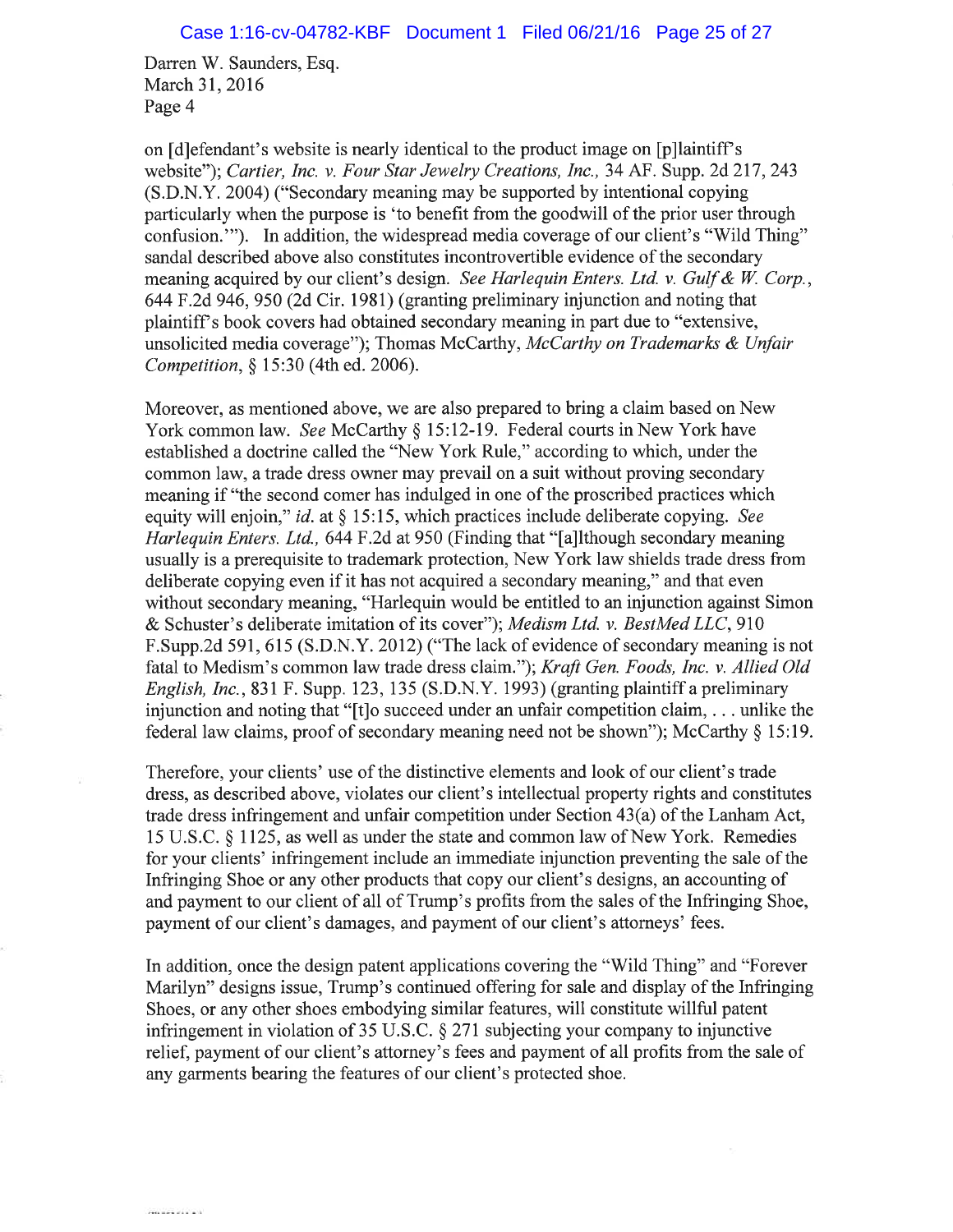Darren W. Saunders, Esq. March 31, 2016 Page 5

To avoid litigation, on behalf of Aquazzura, we hereby demand the following:

Trump shall immediately remove from the Internet – including all 1. websites (third-party or otherwise), catalogues, and any social media web pages – all reference to the Infringing Shoes, shall cease offering the Infringing Shoes for sale, shall cease filling orders for the Infringing Shoes, and shall cease manufacturing, causing to be manufactured, shipping, ordering, importing, selling, advertising, displaying or promoting the Infringing Shoes. This shall apply equally to any other shoe that bears a similar design to any of the Aquazzura Designs.

 $2.$ Trump shall immediately recall all advertisements and promotional materials relating to the Infringing Shoes and shall immediately recall all inventory of the Infringing Shoes from all stores.

After the recall is complete. Trump shall immediately destroy all the  $3<sub>1</sub>$ existing pairs of the Infringing Shoes and shall provide a sworn statement verifying this destruction to counsel for Aquazzura.

 $\overline{4}$ . Trump shall identify all other shoes it has sold that include or bear a design similar to the "Wild Thing" or the "Forever Marilyn."

Trump shall agree in writing under oath not to offer for sale any knock- $5<sub>1</sub>$ off of the "Wild Thing" or the "Forever Marilyn," or any designs similar thereto, regardless of color or fabric used.

6. Trump shall disclose the manufacturer or source of the Infringing Shoes, if other than either IT Collection LLC or Marc Fisher Holdings LLC.

 $7.$ Trump shall provide to Aquazzura an accounting setting forth the total number of pairs of the Infringing Shoes that were manufactured, sold, and in inventory and the profit from those shoes.

8. Trump shall pay over to Aquazzura all of the profits from the sales of the Infringing Shoes and all of Aquazzura's attorneys' fees.

In light of Trump's prior conduct, we believe that the proposal set forth above is more than fair.

Please confirm by no later than April 6, 2016, as to whether Trump is willing to take the actions noted above. If not, our client will take all actions it deems necessary and appropriate to address Trump's willful violation of Aquazzura's intellectual property rights and will seek all available remedies at law or in equity.

This letter is written without waiver of our client's rights or remedies all of which are expressly reserved.